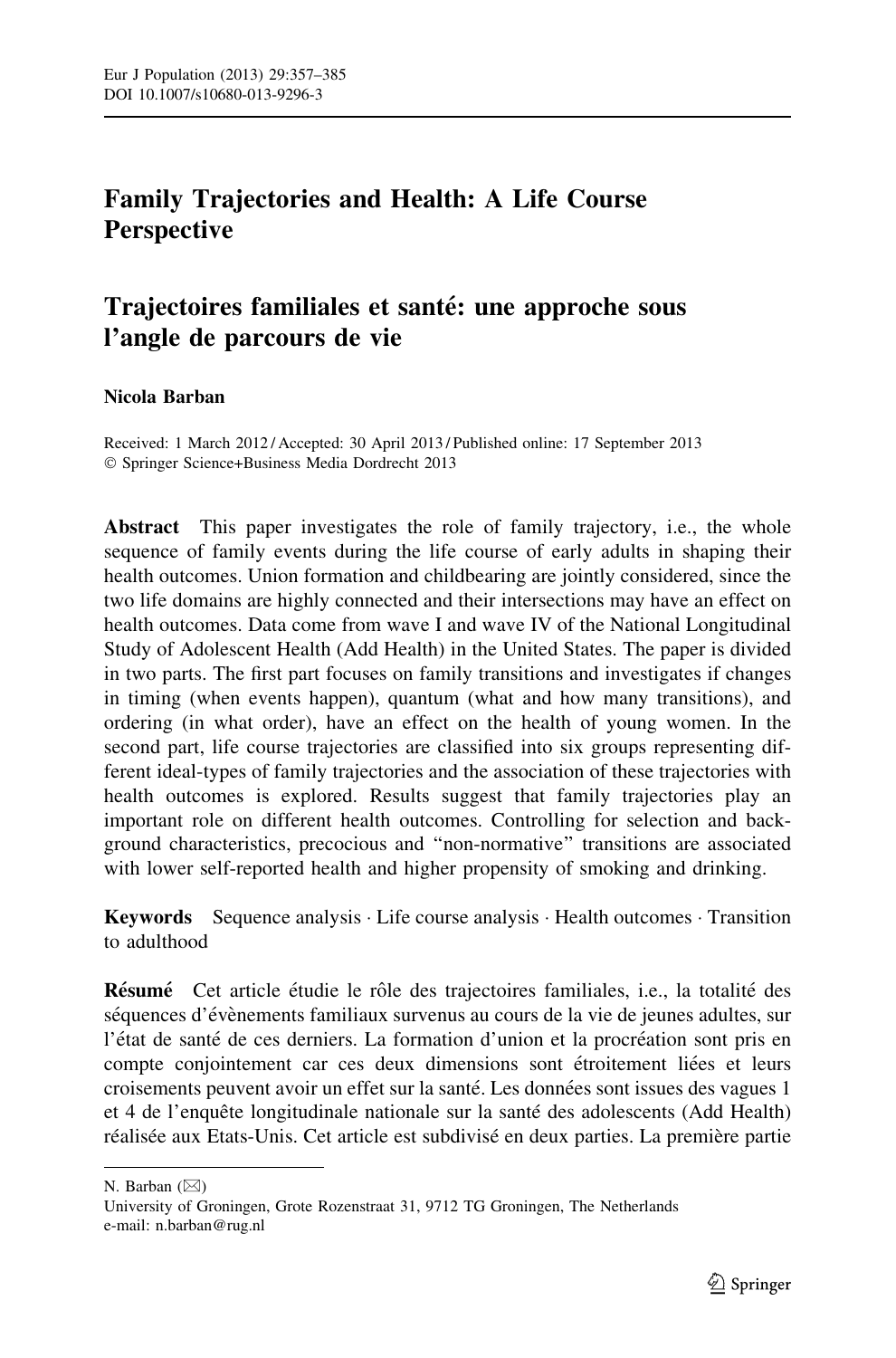s'intéresse aux transitions familiales et examine si des changements dans le calendrier (quand les événements arrivent-ils), le type et le nombre (quelles transitions et combien) et l'ordre (dans lequel elles surviennent) ont un effet sur la sante´ des jeunes femmes. Dans la deuxième partie, les trajectoires de vie sont classées en six catégories représentant les idéal-types des trajectoires familiales, et les associations entre ces trajectoires et l'état de santé sont étudiées. Les résultats indiquent que les trajectoires familiales jouent un rôle important sur l'état de santé. En contrôlant les effets de sélection et les caractéristiques individuelles, les transitions précoces et non normatives sont associées à un moins état de santé auto-déclaré et une tendance plus élevée de consommation de tabac et d'alcool.

Mots-clés Analyse de séquence · Analyse de parcours de vie · État de santé · Transition vers l'âge adulte

# 1 Introduction

During the last decade, there has been an increasing interest in the relationship between marital status, parenthood, and health (see e.g., Schoenborn [2004;](#page-28-0) Waite and Bachrach [2000](#page-28-0); Wood et al. [2007](#page-28-0); Koball et al. [2010;](#page-27-0) Mirowsky [2002;](#page-27-0) Umberson et al. [2010](#page-28-0)). This is partially motivated by the recent changes in family behavior that have occurred in the United States and many other Western countries, i.e., increase in cohabitation, delay in marriage, and rise of non-marital childbearing (Cherlin [2005](#page-26-0); Schoen et al. [2007\)](#page-28-0). Studies on the United States highlight the positive association between marriage and a various range of health outcomes for both men and women. Married adults are less likely to die in any given period than the unmarried (Lillard and Waite [1993](#page-27-0); Dupre et al. [2009](#page-26-0); Rendall et al. [2011\)](#page-28-0), they also appear to have better mental health than their counterparts (Lamb et al. [2003;](#page-27-0) Horwitz and White [1998](#page-27-0); Soons and Kalmijn [2009;](#page-28-0) Meadows [2009](#page-27-0)) and they are less likely to engage in unhealthy behaviors (Duncan et al. [2006\)](#page-26-0). At the same time, previous results show a positive association between health and age at first birth. The relationship is parabolic for women, with maximum health predicted for mothers who had a first birth around age 30 (Mirowsky [2002\)](#page-27-0).

Most studies examine health differences by marital status in order to identify the causal effect of marriage. Generally, they compare health outcomes of married men and women versus unmarried (or cohabiting) people or they examine the effect of changes in marital status across life course (Nock [1981\)](#page-27-0). Fewer studies adopt a complete life course perspective. The life course paradigm assumes that individuals, as human agents, build their future on the basis of the constraints and opportunities experienced in the past (Elder [1994](#page-26-0)). The process is iterative and cumulative, since initial advantages or disadvantages often are amplified with time (Giele and Elder [1998\)](#page-27-0). In addition, different life domains are strongly interdependent.

Elder ([1985\)](#page-26-0) observes that a trajectory can also be envisioned as a sequence of transitions that are enacted over time. A transition is a discrete life change or event within a trajectory (e.g., from single to married), whereas a trajectory is a sequence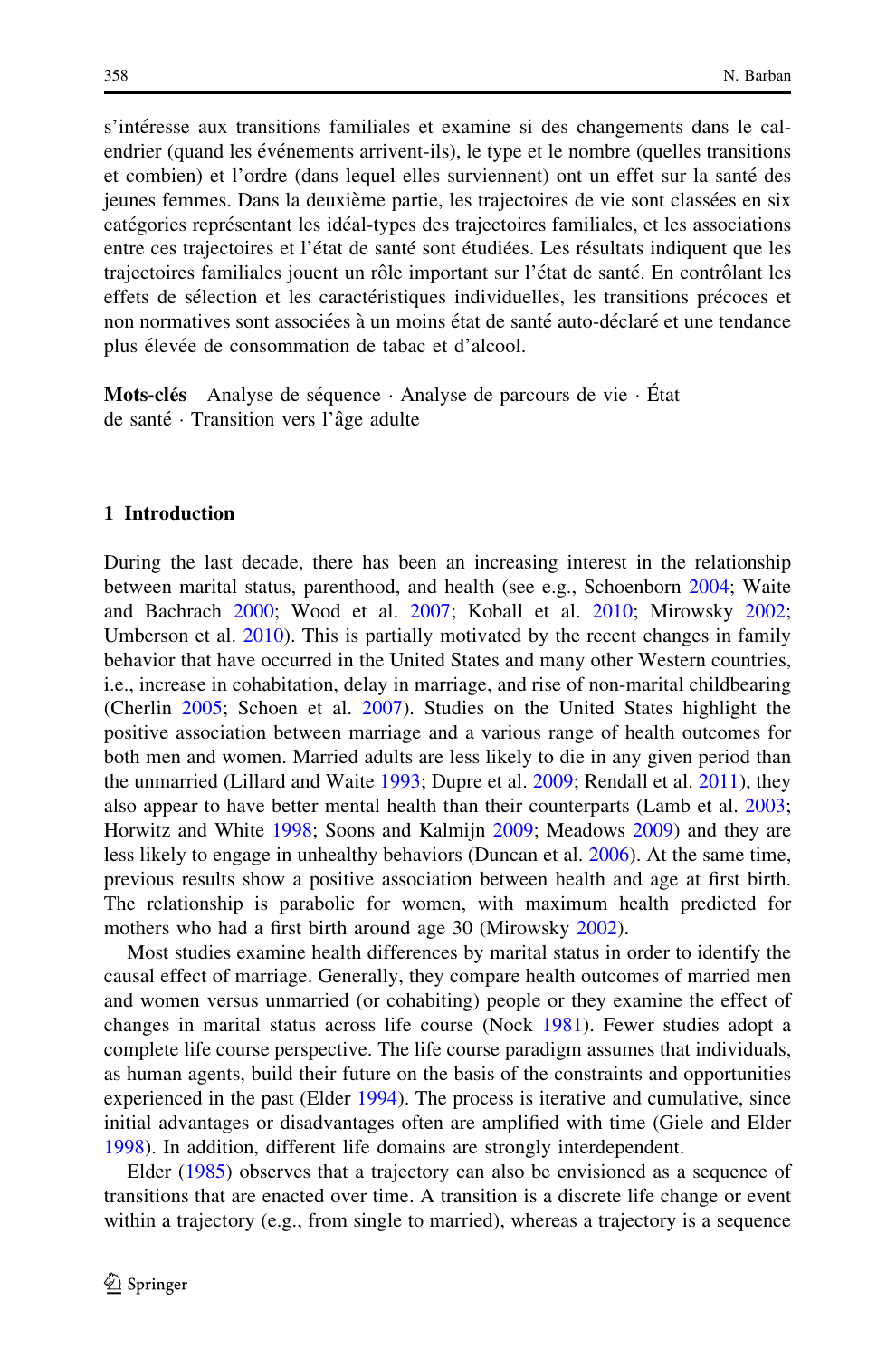of linked states within a conceptually defined range of behavior or experience. Using longitudinal or retrospective data, family trajectories can be described by the complete sequence over time of union status, childbearing and, eventually, work status. Life course scholars stress the importance of the long-term effects of trajectories (Soons et al. [2009](#page-28-0)), together with other characteristics of life history. Rather than investigating the contemporaneous association between marital status and wellbeing, life course analysis looks at the entire development of family history, i.e., the whole trajectory. Under this perspective, characteristics such as type, number, and duration of unions, or the order of events may have an effect on later health outcomes (Peters and Liefbroer [1997\)](#page-28-0).

This paper investigates the role of family trajectory, i.e., the whole sequence of family events, during the life course of early adults, in shaping their health outcomes. Union formation and childbearing are jointly considered, since the two life domains are highly connected and their intersections may have an effect on health outcomes. This paper is divided in two parts. In the first part, the analysis focuses on transitions and investigates if changes in timing (when events happen), quantum (what and how many transitions), and *ordering* (in what order) (Billari et al. [2006](#page-26-0); Billari [2005](#page-26-0)), have an effect on the health of young women. In the second part, life course trajectories are classified into six groups representing different ideal-types of family trajectories and the association of these trajectories with health outcomes is explored.

#### 2 Theoretical and Empirical Background

According to the life course health development (LCHD) model, health is the result of a continuous process that develops over an individual's lifetime (Halfon and Hochstein [2002\)](#page-27-0). In the LCHD model, health is a consequence of multiple factors operating in nested genetic, biological, behavioral, social, and economic contexts. These contexts change during the life course. Therefore, health is seen as an adaptive process, composed by multiple transactions between the contexts mentioned above (e.g., genetic, social) and the biobehavioral regulatory systems (e.g., neurological, endocrine) that define human functions (Halfon and Hochstein [2002\)](#page-27-0). In other words, health is not a static phenomenon. It develops over time and changes as a function of experience. The LCHD model suggests that a person's health takes on a trajectory that results from the cumulative influence of multiple risk and protective factors during life course. Health, in turn, is a multidimensional concept that encompasses a large array of measures, including behavioral, physical, and emotional outcomes.

The association between family transitions and health is well documented. Changes in the family structure may affect health in several ways. In particular, Wood et al. ([2007\)](#page-28-0) distinguish five different health dimensions: health behaviors, mental health, physical health and longevity, health care access and use, and intergenerational health effects. In this paper, since the focus is on young adulthood, only the first three dimensions will be considered. Using a sample of young women in the United States, the consequences of family trajectories on self-reported health,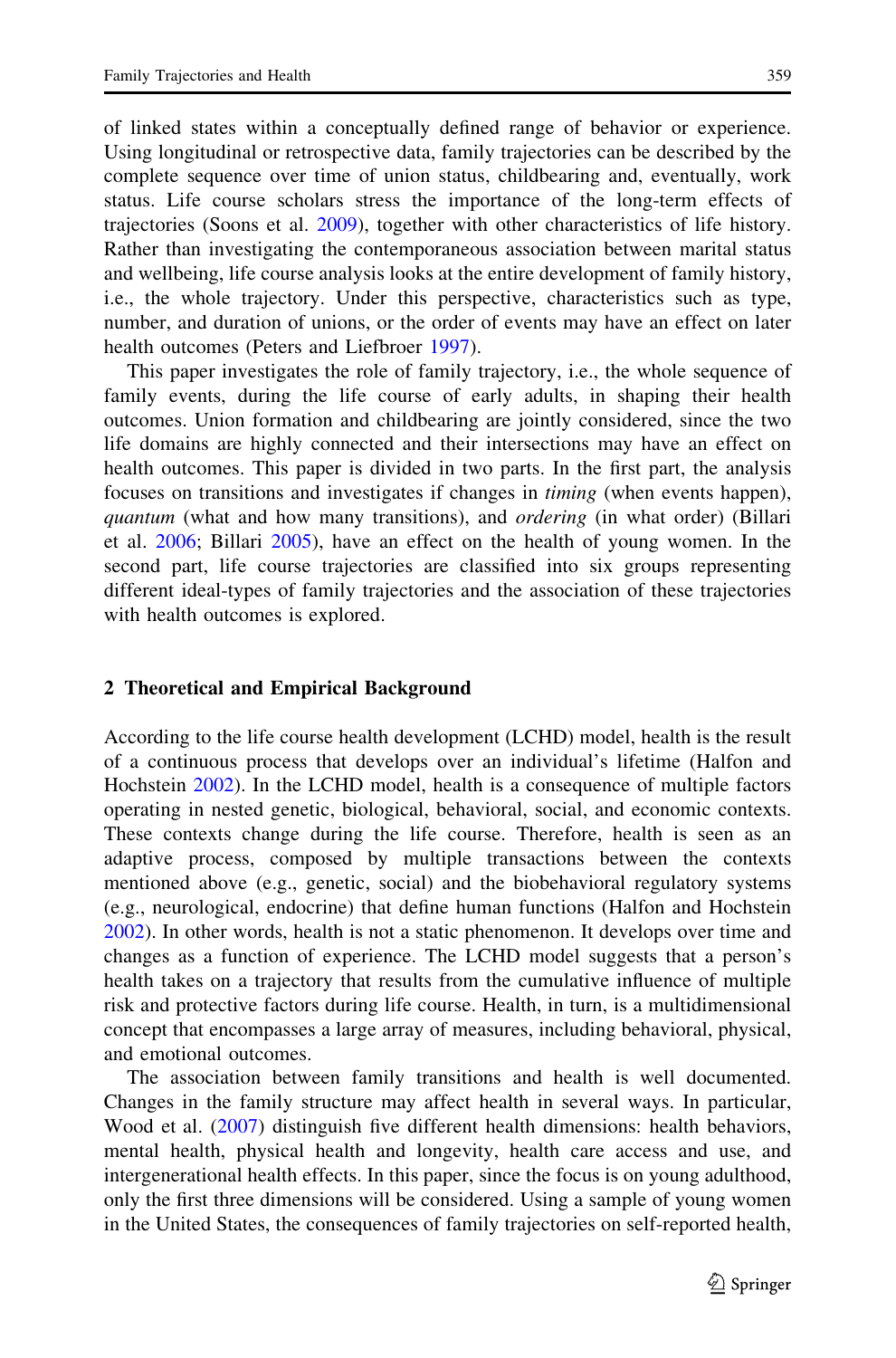depression, drinking, and smoking behaviors are studied. A large number of works demonstrate that married people are healthier, happier and less likely to engage in health threatening behaviors (for a review, see Wood et al. [2007](#page-28-0); Schoenborn [2004\)](#page-28-0).

In the literature, the benefits associated with marriage are generally called the "protection effects" of marriage (Waldron et al. [1996\)](#page-28-0). In their review, Musick and Bumpass ([2006\)](#page-27-0) suggest four possible explanations: institutionalization, social roles, social support, and commitment. Marriage is an institution where spouses have defined social roles both inside and outside the household (Gove [1972](#page-27-0); Ferree [1990\)](#page-26-0). Moreover, marriage is a source of social support. Spouses provide intimacy, companionship, and daily interaction. At the same time, married people are connected to a larger network (e.g., friends, kin). This enlarges the social capital from which spouses can draw in case of need. Last, the public nature of marriage strengthens commitment and facilitates joint long-term investments, including financial, role specialization, and time spent in the care of young children. Commitment strengthens bonds between partners and serves as a barrier to exit. It is not clear, however, if these benefits are unique to marriage or whether they can be extended to other intimate relationship, particularly cohabitation. Evidence is mixed: Wu and Hart ([2002\)](#page-28-0) find no health effects of entering into marriage or cohabitation in Canada. Horwitz and White ([1998](#page-27-0)) find differences in happiness, but no disadvantages in terms of depression. Musick and Bumpass [\(2006](#page-27-0)) examine several dimensions of wellbeing including psychological health, social ties, and relationship quality and they do not find significant differences between married and cohabiters. In comparative research using data from 30 european countries, Soons and Kalmijn [\(2009](#page-28-0)) find that the cohabitation gap (with respect to marriage) in wellbeing is associated with the degree of acceptance of non-marital unions in the society.

Although there is an extensive literature on the association between marital status and health outcomes, a number of issues motivate the analysis of the entire life course trajectories rather than single transitions in marital status. First, when data on marital status are collected in a longitudinal survey, we often do not consider what happens between the time periods that are taken into consideration. Cohabitation and marriage are not mutually exclusive. In the United States, about half of young adults live with a partner before marrying. For some people, cohabitation is a prelude to marriage or a trial marriage. For others, a series of cohabiting relationships may be a long-term substitute for marriage (Cherlin [2005\)](#page-26-0). Although cohabitation has become common in the United States, it rarely lasts long. About half of cohabitation relationships end through marriage or a breakup within a year (Seltzer [2004;](#page-28-0) Bumpass and Lu [2000\)](#page-26-0). If we consider only the change in marital status between the two waves of a longitudinal survey, we may ignore possible variations occurring in between. This may lead to considerable bias if the time between two data collection is sufficiently large. For instance, we may not distinguish between an individual married for the first time and another one who remarried after a separation. Also, since many married people experience cohabitation, it may be difficult to separate the causal effect of marriage. Does marriage have a different effect if it is preceded by cohabitation? In this case, does the time of exposure to premarital cohabitation matter?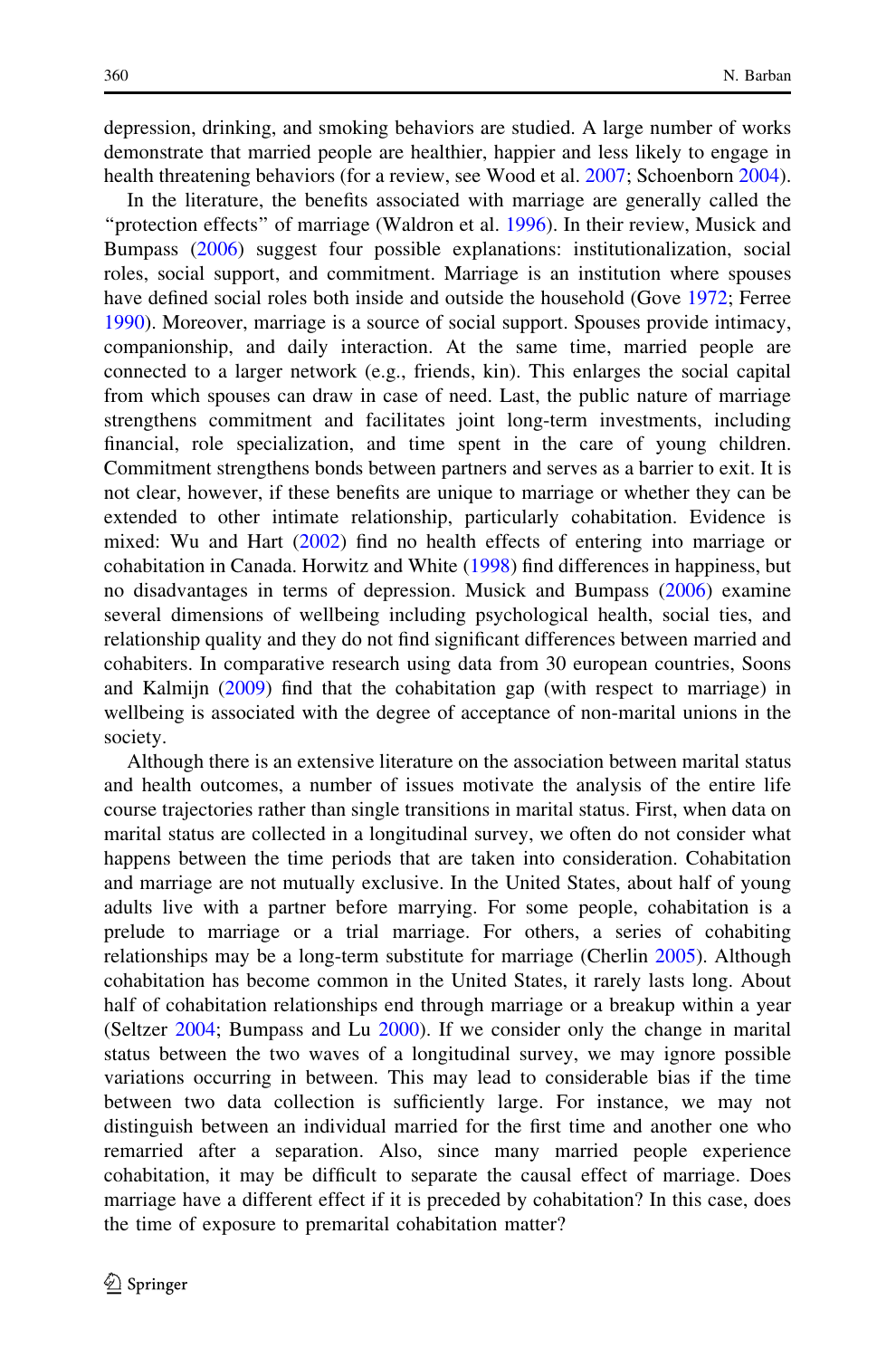Second, although longitudinal studies control for selection into family formation, this is generally done looking at single transitions, without taking into consideration simultaneous changes in other life domains. Union status is clearly connected with other events that happen during the life course. Having a child, leaving the parental home, finishing school, and starting to work are strictly connected with the probability to enter (or exit) a union. For example, a couple may decide to marry because of an unplanned pregnancy, or they can decide to postpone marriage until one or both reach economic independence. Since different domains are strictly interlaced, it may be difficult to identify the effect of a single event, such as marriage or entering a cohabitation without taking into consideration other transitions such as childbearing.

Last, standard analyses do not consider variations in the timing, quantum, and ordering of life course trajectories. It is not clear, in fact, how changes in the structure of trajectories affect health outcomes later in life. Most research, in fact, does not take into account when transitions occurs (timing), how many (quantum) and in what order they happen (ordering). Transitions that occur in different periods of life may have a different effect on wellbeing. For instance, age at first union may be associated with health outcomes. Marriages at age 18 and 30 are qualitatively very different. Numerous studies show that individuals who marry at a young age have a higher risk of marital dissolution (Martin and Bumpass [1989;](#page-27-0) Bumpass et al. [1991;](#page-26-0) Lehrer [1988](#page-27-0); Teachman [2002\)](#page-28-0). At the same time, the sequence of events is relevant to the study of family life course. Does marriage have the same effect on health if it is preceded by the birth of a child? Evidence shows that unmarried mothers fare worse in the marriage market, because they have greater chances of partnering with poorly educated and unemployed men (Ermisch and Pevalin [2005\)](#page-26-0). However, it is not clear if this increases the risk of having worse health outcomes. Moreover, trajectories may be very different in terms of complexity. Some individuals may experience a large number of transitions while others may not. Does stability in family trajectories affect health outcomes? Does the number of transitions matter? Some scholars argue that the overall structure of the life course has changed in profound ways, becoming "de-standardized," "de-institutionalized,'' and increasingly ''individualized'' (Macmillan [2005](#page-27-0); Shanahan [2000;](#page-28-0) Elzinga and Liefbroer [2007](#page-26-0)). It is not clear, however, what are the consequences of a destandardization of family life course.

From a life course perspective, health outcomes are the result of the cumulative influence of multiple risks and protective factors experienced during the life course (Halfon and Hochstein [2002;](#page-27-0) Ben-Shlomo and Kuh [2002](#page-26-0); Oxford et al. [2006](#page-28-0); Harris and Eileen [2010\)](#page-27-0). Under this perspective, it is necessary to take into account the whole life course development in order to study effects on health outcomes. On the other hand, taking the whole trajectory as an input in statistical analysis is not straightforward (George [2009](#page-27-0); Amato and Kane [2011\)](#page-26-0). In this study, sequence analysis techniques are used to capture characteristics of the family trajectory such as complexity, ordering, and timing. Then, using Optimal Matching (OM) (Abbott [1995;](#page-25-0) Abbott and Tsay [2000](#page-26-0)), typical pathways of family formation using clustering techniques are derived from data. Rather than identifying a causal effect of single family transitions, the aim of this paper is to explore associations between health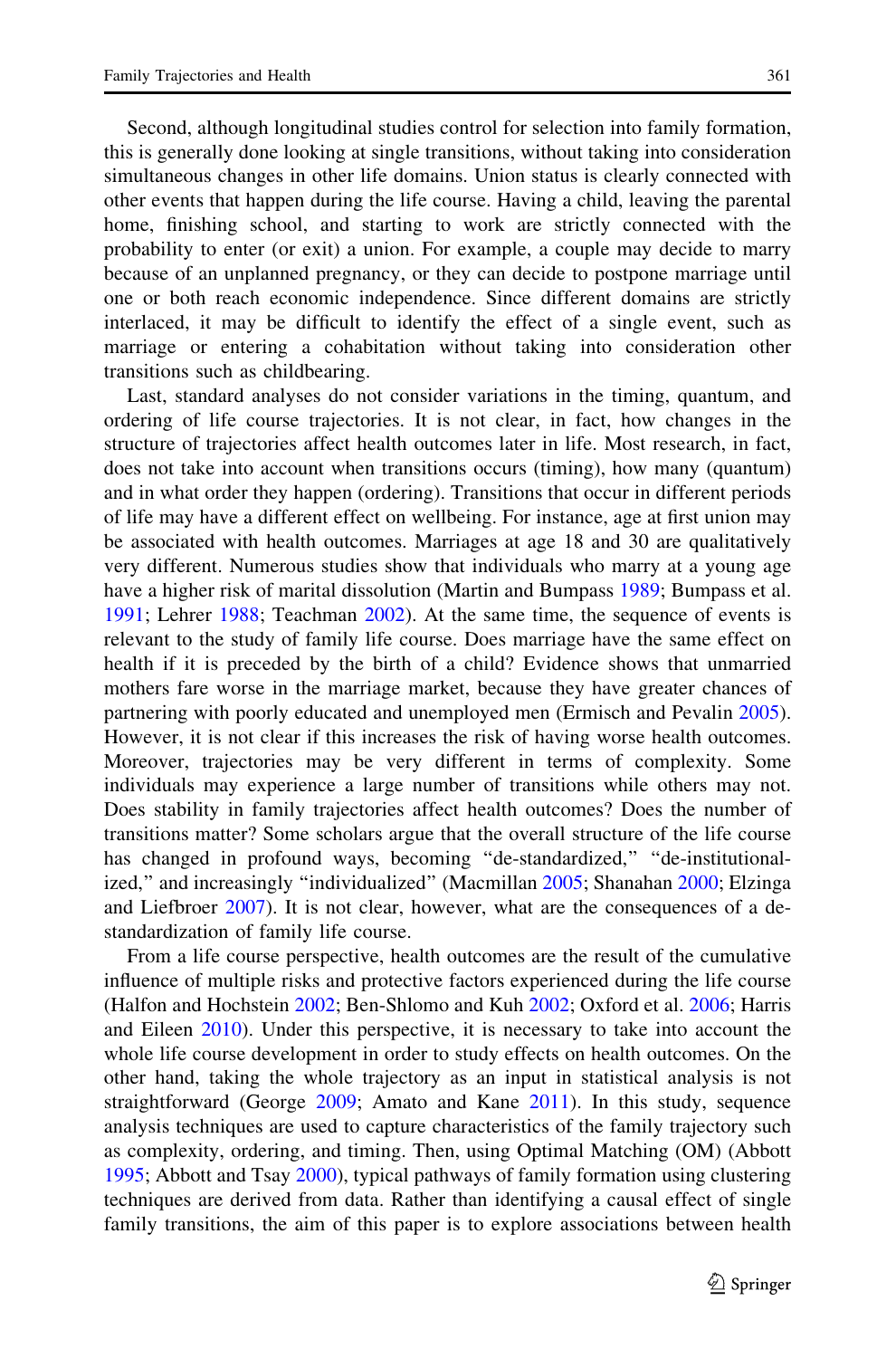outcomes and typologies of family trajectories. It may be possible, in fact, that certain typologies of family formation are associated with low health outcomes. This is relevant from a policy point of view. The potential benefits of marriage have influenced, at least in part, several US governmental initiatives in recent years that encourage and support marriage (Lichter et al. [2003](#page-27-0); Acs [2007](#page-26-0)). Consequently, this led to a debate on the effectiveness of pro-marriage policies among the scientific community (McLanahan [2007](#page-27-0); Amato [2007](#page-26-0); Nock [2005\)](#page-28-0). However, the ''destandardization'' of life course led to a large variety of patterns of family formation that goes beyond marriage. The study of family trajectories may highlight disadvantaged situations and it may permit design of appropriate interventions.

#### 3 Contribution of the Current Study

The aim of this study is to explore the association between wellbeing and family trajectories from a life course perspective. The main goal is to analyze if there exist particular family trajectories associated with reduction in health status. To evaluate wellbeing, the paper focuses on the analysis of four different health outcomes: selfreported health, depression, and risky behaviors (heavy drinking and smoking). Although the linkage between marital status and health differ by gender (Williams and Umberson [2004](#page-28-0); Umberson et al. [2006\)](#page-28-0), the analysis presented in this paper is restricted to women because of substantial data limitations.

A trajectory is defined as the monthly sequence of family states. The state space is defined as follows. For every woman in the sample, information about marriage and cohabiting relationships are collected. Moreover, information about age (in months) at first birth is included. The combination of union status and parenthood gives these six states: Single, Single Parent, Cohabiting, Cohabiting Parent, Married, and Married Parent. Union states are reversible since from cohabitation it is possible to go into marriage or to return to single after a family disruption. Parenthood, instead, is not reversible, i.e., from Single Parent a woman can only go to Cohabiting Parent or Married Parent. The six states configuration follows the work of Schoen et al. [\(2007](#page-28-0)), where the authors examined early family transitions using a multi-state life table framework. The order of transitions is addressed in a precise way using a monthly time scale. Unlike Amato et al. [\(2008](#page-26-0)) and Amato and Kane  $(2011)$  $(2011)$ , only family events (i.e., unions and childbearing) are taken into consideration to focus on the relationship between health and family trajectories.

Following a life course perspective, the analysis focuses on the association between different types of family trajectories and self-reported health, depression symptoms, and risky behaviors. In the first part of the empirical analysis, variations in timing, quantum, and ordering of family transitions are treated separately. In the second part, family trajectories are classified in homogeneous groups sharing similar characteristics. The effect of selection and confounding variables is considered using appropriate statistical models. In reference to variation of timing quantum and sequences, three different research hypotheses are specified.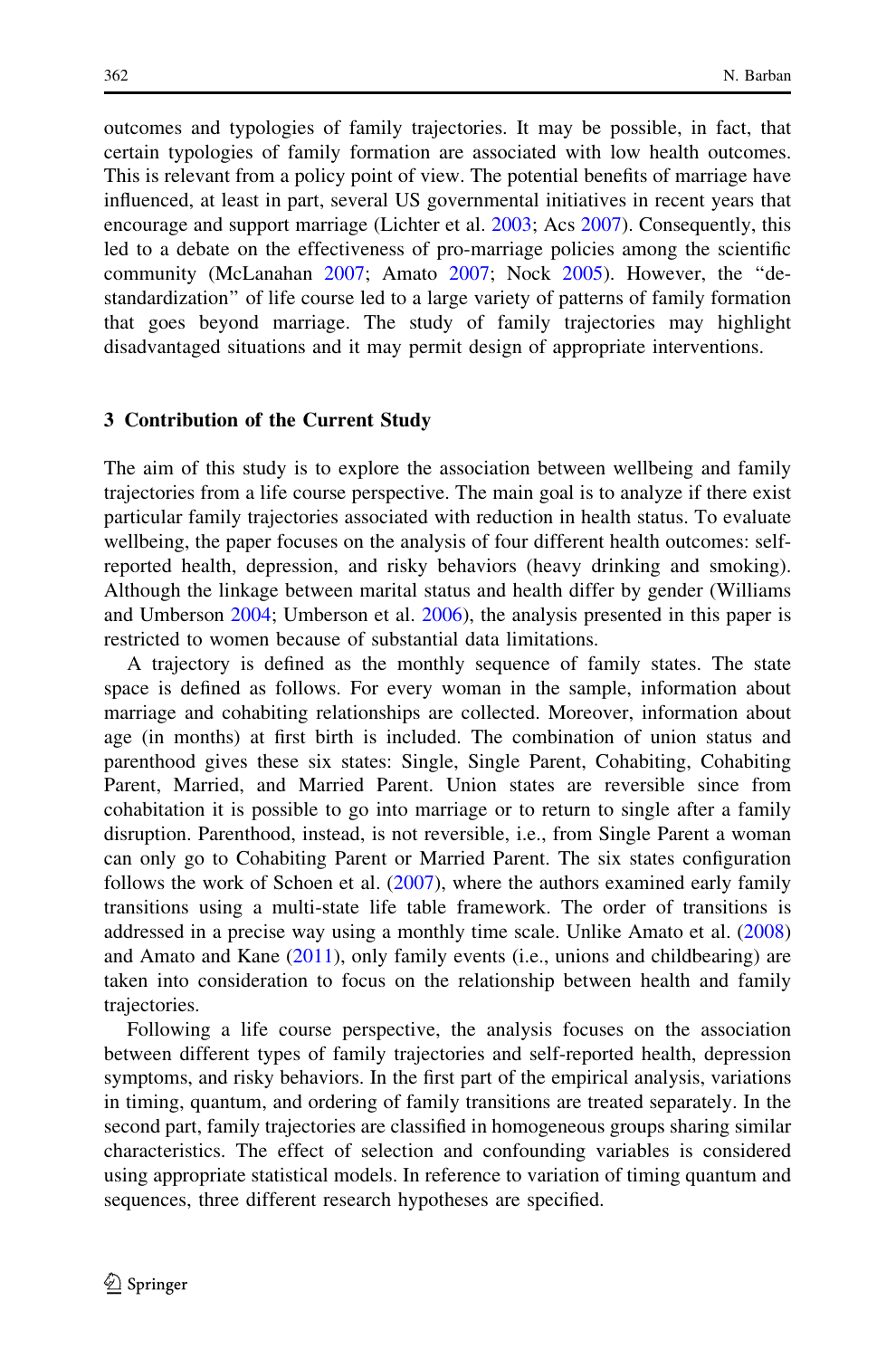H1 Women who have earlier transitions have poorer health outcomes. (Timing hypothesis)

Women who postpone family formation are expected to be more likely to accumulate human capital. Young mothers or young women who enter union have, in fact, less time to accumulate resources that contribute to avoiding poor health and depression (Miech and Shanahan [2000](#page-27-0)). Education attainment is strongly associated to postponement of family formation. Higher education prevents women from engaging in behaviors that can damage their health. Furthermore, low educated women are more likely to match low educated men with higher probability of being unemployed and with lower income. Last, early marriage and early motherhood are associated with a higher probability of marital disruption that, in turn, is associated with major stress (Ermisch and Pevalin [2005](#page-26-0); O'Connell and Rogers [1984](#page-28-0)).

H2 Women with unstable trajectories have lower health outcomes. (Quantum hypothesis)

Women who experience a large number of transitions are more likely to have less stable unions and may experience more traumas that can be dangerous for health development. This dimension refers to the amount of distinct sub-patterns of family life trajectories, such as intermittent spells of living single and living with a partner, whether married or unmarried (Elzinga and Liefbroer [2007\)](#page-26-0). The lack of stability in family roles may be associated with more stress and less support from others.

H3 Women who have more non-normative transitions experience lower health outcomes. (Order hypothesis)

Family transitions are not qualitatively equivalent. Family transitions recognized by the society as ''normative'' are not expected to have a negative effect on health. On the other hand, ''non-normative'' transitions are expected to be associated with poorer outcomes. The concept of ''disorder'' was introduced for the first time by Rindfuss et al. ([1987\)](#page-28-0) in the study of transition to adulthood and parenthood. Individuals have expectations in terms of the role they assume in society. A disordered life course may decrease the probability to achieve desired social roles and may prevent women to fulfill their expectations. Individuals have expectations about the order of life course events, even if sanctions are not applied. In fact, many sociological theories build in an expected ordering of events in the transition to family. For example, first marriage is still sometimes equated with the beginning of exposure to the risk of parenthood. The variable ordering of events in the life course is a contingency of some importance in the life cycle (Hogan [1978\)](#page-27-0).

The second part of the empirical analysis focuses on family pathways. Since the possible combinations of family trajectories are enormous, homogeneous clusters of trajectories are derived from data. The resulting typologies of family pathways describe simultaneously different combinations of timing, quantum, and ordering. In analogy with Amato et al. ([2008\)](#page-26-0), family formation is described using typical patterns of formation derived from empirical observation. The advantage of using classes is to reduce the (almost) unlimited number of combinations to a manageable number of groups that can easily be described. Unlike other studies (e.g., Amato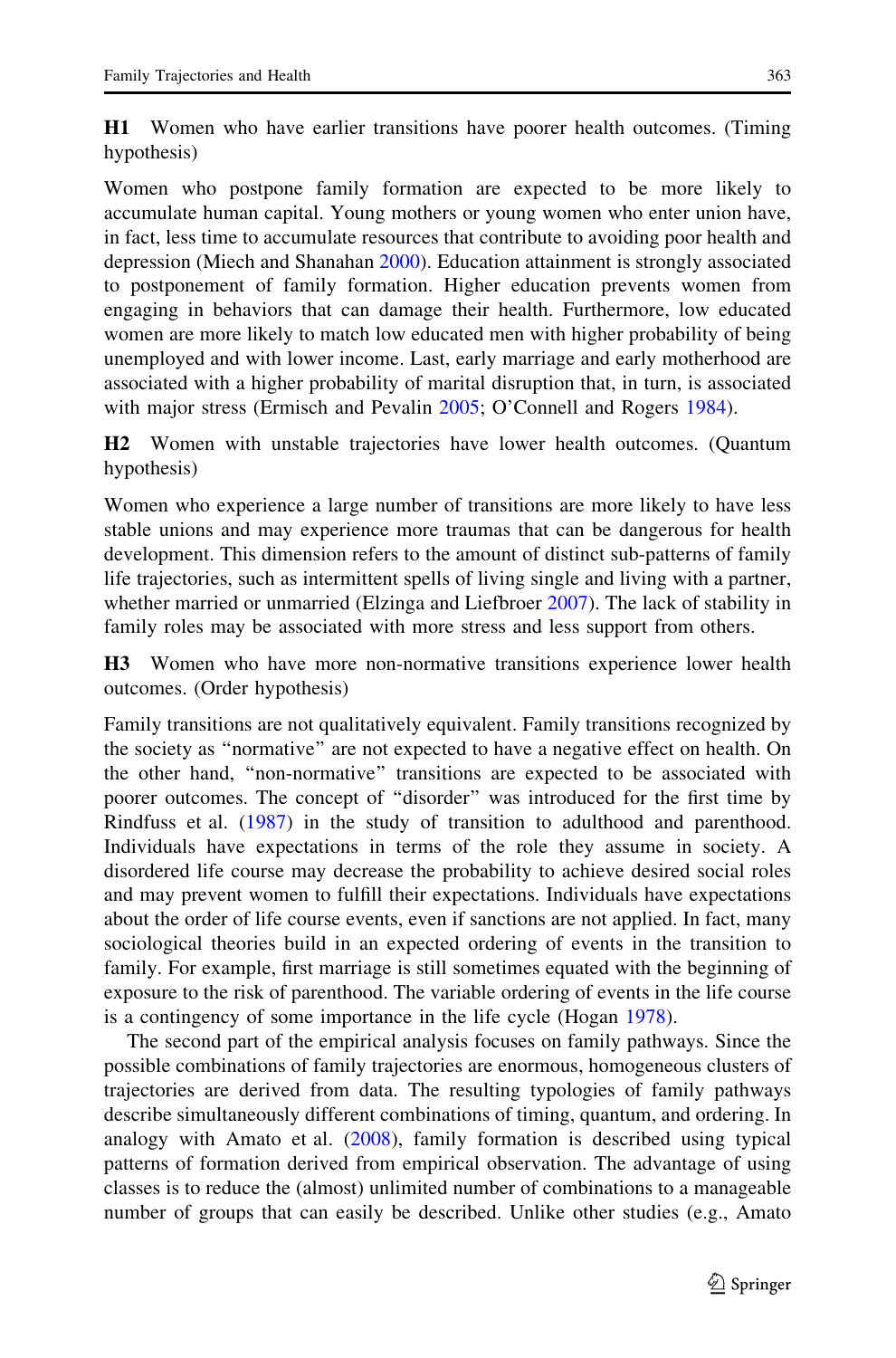et al. [2008\)](#page-26-0), the interest is not on the precursors of different family pathways, but rather on the consequences. Studying the health outcome of family typologies may help highlighting disadvantages among subgroups of population.

# 4 Data and Methods

#### 4.1 Sample

The data used come from Waves I and IV of the National Longitudinal Study of Adolescent Health (Add–Health). Add Health is a longitudinal sample, nationally representative of US adolescents who were in grades 7–12 in 1994–1995. In the first wave, data were collected through in-home interviews with the adolescent participants and one of their parents. Typically, the parent interview was completed by the biological mother. Adolescents were interviewed again in a second wave 1 year later, in 1996, again in a third wave collected in 2001–2002 and finally in a fourth wave in 2008–2009. At the time of wave IV, respondents ranged in age from 26 to 33 years. Since the goal of this study is to explore the implications of early life course trajectories, the sample is restricted to women who are 30 or older at wave IV. The decision to exclude men from the analysis rests with substantial data limitations. As explained by Schoen et al. ([2007\)](#page-28-0) and Amato et al. [\(2008](#page-26-0)), there is a systematic misreporting of childbirths in the fertility history modules (refer to the mentioned studies for further details). However, while it is possible to make use of the information in the household roster to adjust omitted fertility data for women (we followed the same procedure described by Schoen et al. in their paper, [2007,](#page-28-0) p 810), this was not possible for men, so they were excluded from the study sample. Of this sample ( $n = 2,358$ ), wave IV weights are missing for 101 women. After dropping these cases, the final sample size is 2,259. At the time of the wave IV data collection, 27 % of the women in the sample were 30 years of age, 54 % were 31 years of age, and 19 % were 32 years of age. Using retrospective questions from wave IV, the family biographies of women were reconstructed from age 15 to their age at wave IV. Attrition is controlled using the longitudinal weights available from the Add Health study.

# 4.1.1 Health Outcomes

The following indicators are created to analyze different aspects of health status, with measures available both at wave I and at wave IV. Measures indicate physical health, mental health, drinking, and smoking behaviors.

4.1.1.1 Self-reported Health Status of current health was assessed with one question, "In general, how is your health?" ( $1 =$  excellent,  $2 =$  very good,  $3 = \text{good}, 4 = \text{fair}, 5 = \text{poor}.$  Health status is therefore expressed in reverse order. Greater values indicate poor health status. The proportion of women reporting poor or fair health status consists of 11 % of the sample.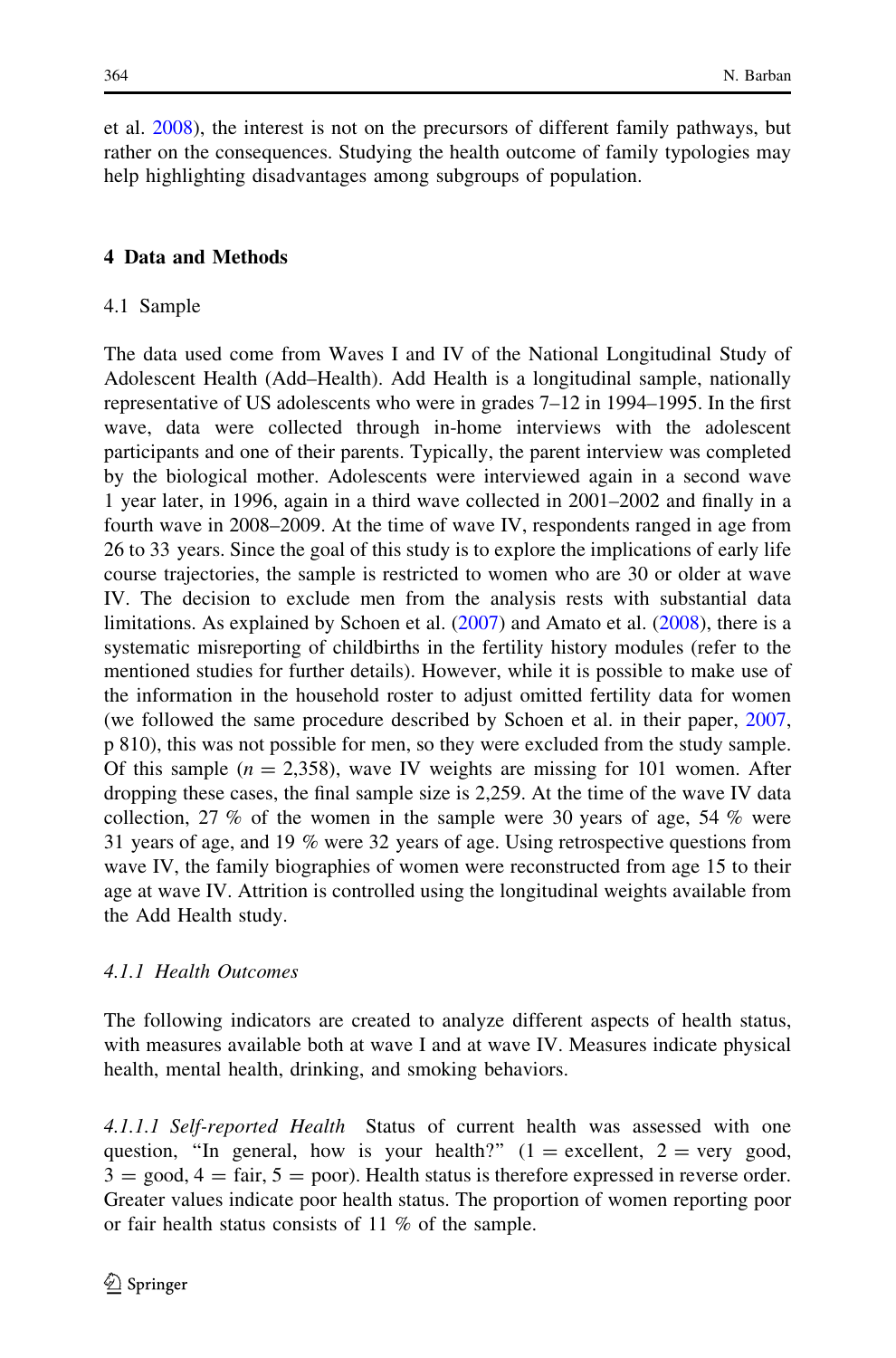4.1.1.2 Depression A measure of depression has been constructed using questions from the Center for Epidemiologic Studies Depression (CESD) Scale (Radloff [1977\)](#page-28-0). In particular, nine questions out of this scale were asked (each based on the frequency of the event during the past seven days): ''bothered by things that usually don't bother you," "couldn't shake off the blues," "felt just as good as other people,'' ''had trouble keeping your mind on what you were doing,'' ''felt depressed," "felt too tired to do things," "enjoyed life," "felt sad," and "felt that people disliked you" (0 = never or rarely, 1 = sometimes, 2 = a lot of the time, and  $3 =$  most of the time or all of the time). When appropriate, the coding was reversed so that high scores reflected high levels of depression. This indicator ranges from 0 to 27.

4.1.1.3 Smoking Smoking behavior is measured with a dichotomous variable indicating if the respondent has smoked at least a cigarette in the last 30 days. The percentage of women who report to smoke at wave IV is 27 %.

4.1.1.4 Drinking Alcohol consumption has been measured using this question: Within the last 12 months, on how many days did you drink five or more drinks in a row? Response options were  $0 =$  never,  $1 = 1$  or 2 days,  $2 =$  once/month or less,  $3 = 2$  or 3 days/month,  $4 = 1$  or 2 days/week,  $5 = 3-5$  days/week, and  $6 =$  every day or almost every day. The original variable has been recoded into a binary variable that takes 1 if the respondents consumed at least once 5 drinks or more in a row during the last year.

# 4.1.2 Background Characteristics

To control for compositional characteristics, the models include some indicators of demographic and socioeconomic status. There may be, in fact, interactions between family events and background characteristics. For instance, Harris et al. [\(2010\)](#page-27-0) observed that early marriage among young adults does not have the protective effect for African Americans as observed for Whites. Race/ethnicity is included: Hispanic, Black, Asian, and White as a reference group. Parents' education is taken into account with a dummy variable indicating if at least one of the parent has college education. Also family composition at wave I is included. A dummy variable indicates if the respondent lived with both biological parents at the time of the first interview. Last, continuous values of age and age squared (measured in at wave I) are included in the regression models.

# 4.2 Methods

Life course trajectories are represented by the monthly configuration of union and childbearing status from age 15 to 30. The state space is designed to take six possible values: Single (S), Single Parent (SP), Cohabiting (C), Cohabiting Parent (CP), Married (M), and Married Parent (MP). In sequence analysis, each life course or trajectory is represented as a string of characters, similar to the one used to code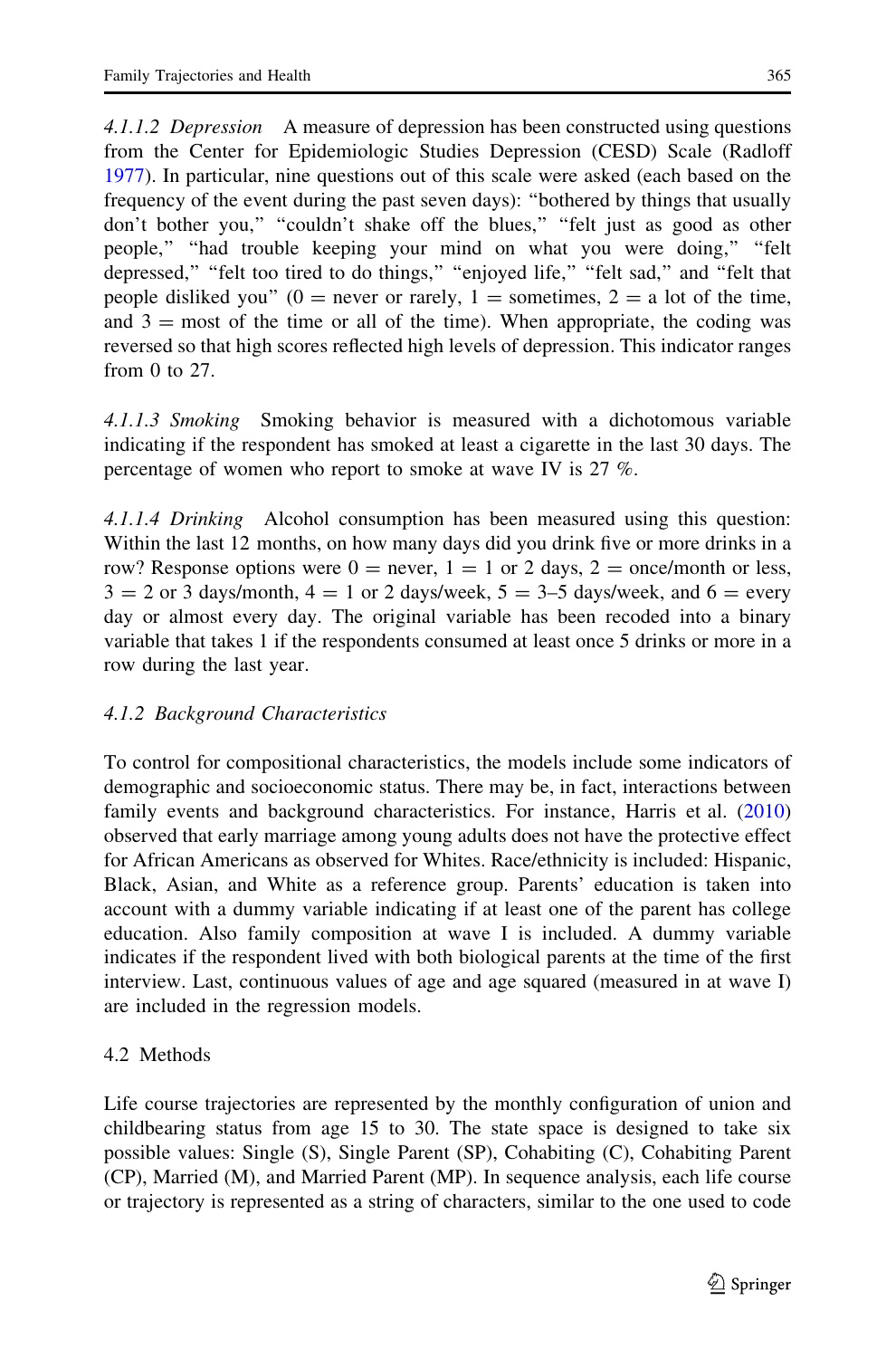DNA molecules in the biological sciences. Thus, every trajectory is composed by a string of  $(12) * 15 = 180$  values. The number of possible combinations is extremely large and it is impossible to treat it with any statistical techniques. From a statistical point of view, sequences can be thought as the realization of a stochastic processes or alternatively as categorical time series. Life course sequences can be represented in several ways. A common approach is to describe the sequence with the state and its duration in time. For instance, an individual that stays single for 24 months, after that he has a cohabitation of 12 months and then she/he marries and stays married for 24 months can represented in this way:

$$
(S,24)(C,12)(M-24)
$$

The sequence in the example describes the union status of a person for a period of 5 years.

Sequences differ in three dimensions: timing, quantum, and ordering. Some basic indicators are defined to measure variations in those three dimensions. The proposed indicators are then used in regression analysis to evaluate the association with health outcomes.

# 4.2.1 Timing

Timing refers to the duration of events, and specifically to the age at which different transitions happen in the life course. Three indicators are proposed to measure timing:

- Age at first transition (i.e., the earliest between first union and first child).
- Age at first union.
- Age at first child.

The three indicators refer to the period from age 15 to 30. Only individuals who experienced the event by age 30 are considered. In Add Health data, at age 30 94.4 % of women had exited singlehood, 93.6 % had experienced a union, and 64.6 % had become mothers.

# 4.2.2 Quantum

Quantum indicates the number of events in a trajectory. Two indicators are proposed to evaluate the quantum of a sequence:

- Number of events from age 15 to 30.
- Sequence turbulence.

The first is the number of transitions experienced from age 15 to 30 without distinguishing between the type of transitions. The second is an indicator proposed by Elzinga and Liefbroer ([2007\)](#page-26-0) that measures the dynamics of a categorical time series. Turbulence takes into account, besides the number of transitions, the duration in different states. The turbulence index is, in fact, a composite measure of two aspects: variability in the time spent in different states and the number of distinct subsequences that can be extracted from the sequence. It gives an overall measure of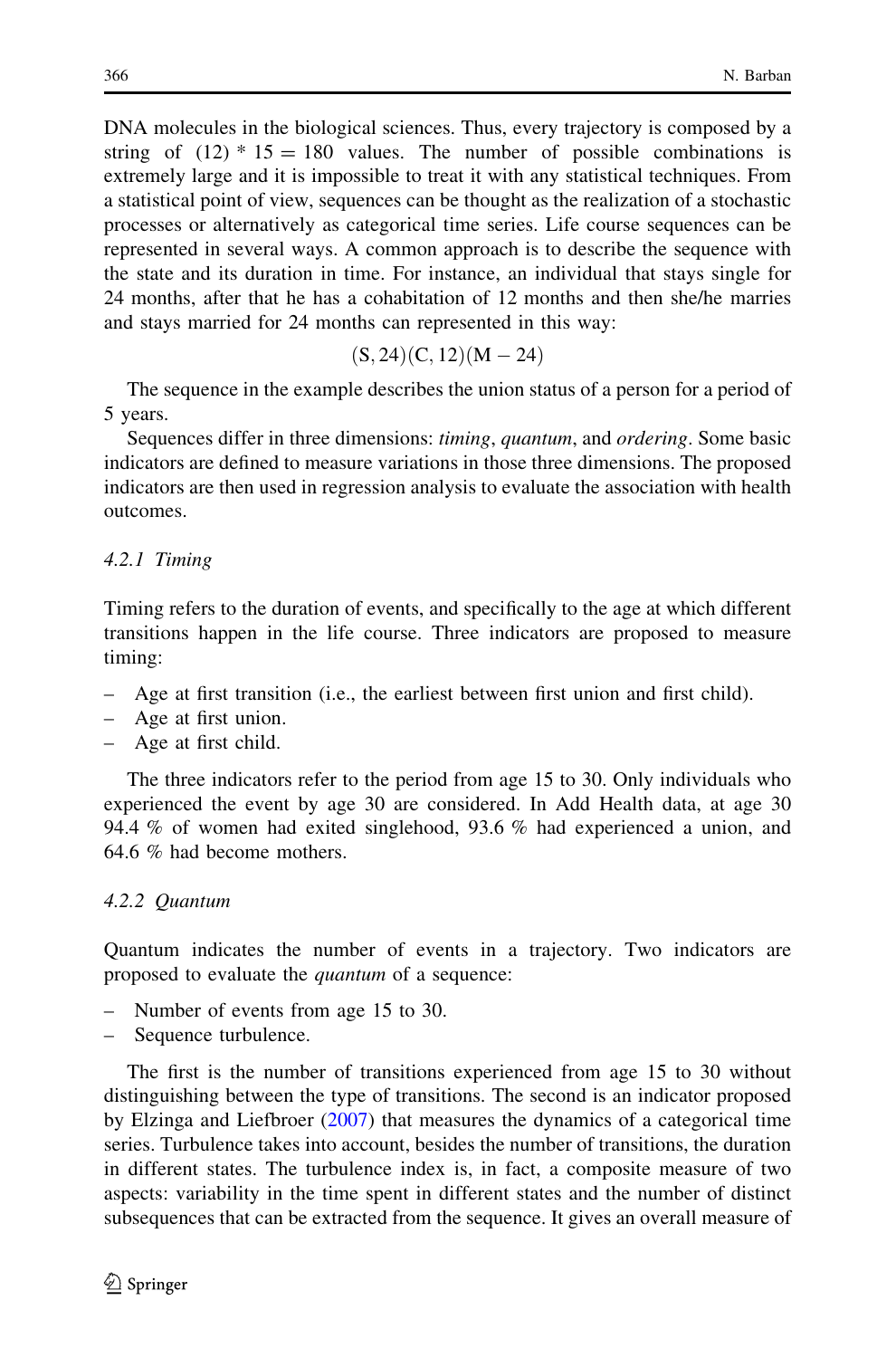<span id="page-10-0"></span>the grade of disorder of a life trajectory (see e.g., Elzinga et al. [2008;](#page-26-0) Elzinga and Liefbroer [2007](#page-26-0); Widmer and Ritschard [2009\)](#page-28-0)

#### 4.2.3 Ordering

Ordering indicates the order in which events happen during life course. Two indicators are proposed to evaluate the order in a family sequence:

- Number of normative transitions from age 15 to 30.
- Number of non-normative transitions from age 15 to 30.

Transitions are divided into two groups: normative and non-normative transitions. Normative transitions are events in life course that are commonly accepted in the society (Rindfuss et al. [1987\)](#page-28-0). In this study, ''normative'' refers to the sequence of events with this order: Single–Married–Married Parent. Each variation to this pattern is classified as ''non-normative''. It follows that premarital childbearing, cohabitation, and any union disruptions are considered non-normative. The concept of normative is certainly arbitrary and relative to the society in which the study takes place. Since long-term cohabitation in the United States is not very common and marriage is still the primary form of union, cohabitation is included in the list of non-normative transitions. Table 1 illustrates the classification of transitions.

#### 4.2.4 Regression Models

To examine the relationship between the above indicators and health outcomes, regression models that take into account the effect of selection and confounding variables are used. The aim is to identify if the change in the four outcomes between wave I and wave IV is attributable to some characteristics of family transitions. The time span between the two waves in consideration is around 15 years. In wave I, the respondents are teenagers (age 13–16), while in the last wave they are 30–33 years old. This means that the two time periods considered represent two qualitatively very different periods in life. Health is a continuous process that develops across

|            | $S_t$       | $SP_t$ | $M_t$ | $MP_t$   |          | $CP_t$ |
|------------|-------------|--------|-------|----------|----------|--------|
| $S_{t-1}$  | $\rm{a}$    |        |       | $\Omega$ | 0        |        |
| $SP_{t-1}$ | $\mathbf b$ |        |       |          |          | 0      |
| $M_{t-1}$  | 0           |        |       |          | $\Omega$ |        |
| $MP_{t-1}$ | -           | 0      | -     |          |          | 0      |
| $C_{t-1}$  | 0           | 0      |       |          |          | $_{0}$ |
| $CP_{t-1}$ |             |        |       |          |          |        |

Table 1 Normative and non-normative transitions

Classification table

1 normative; 0 non-normative

<sup>a</sup> The empty diagonal indicates a permanence in the same state from time t to time  $t + 1$ 

<sup>b</sup> The symbol indicates that the transition is not possible (i.e., from parenthood to singlehood)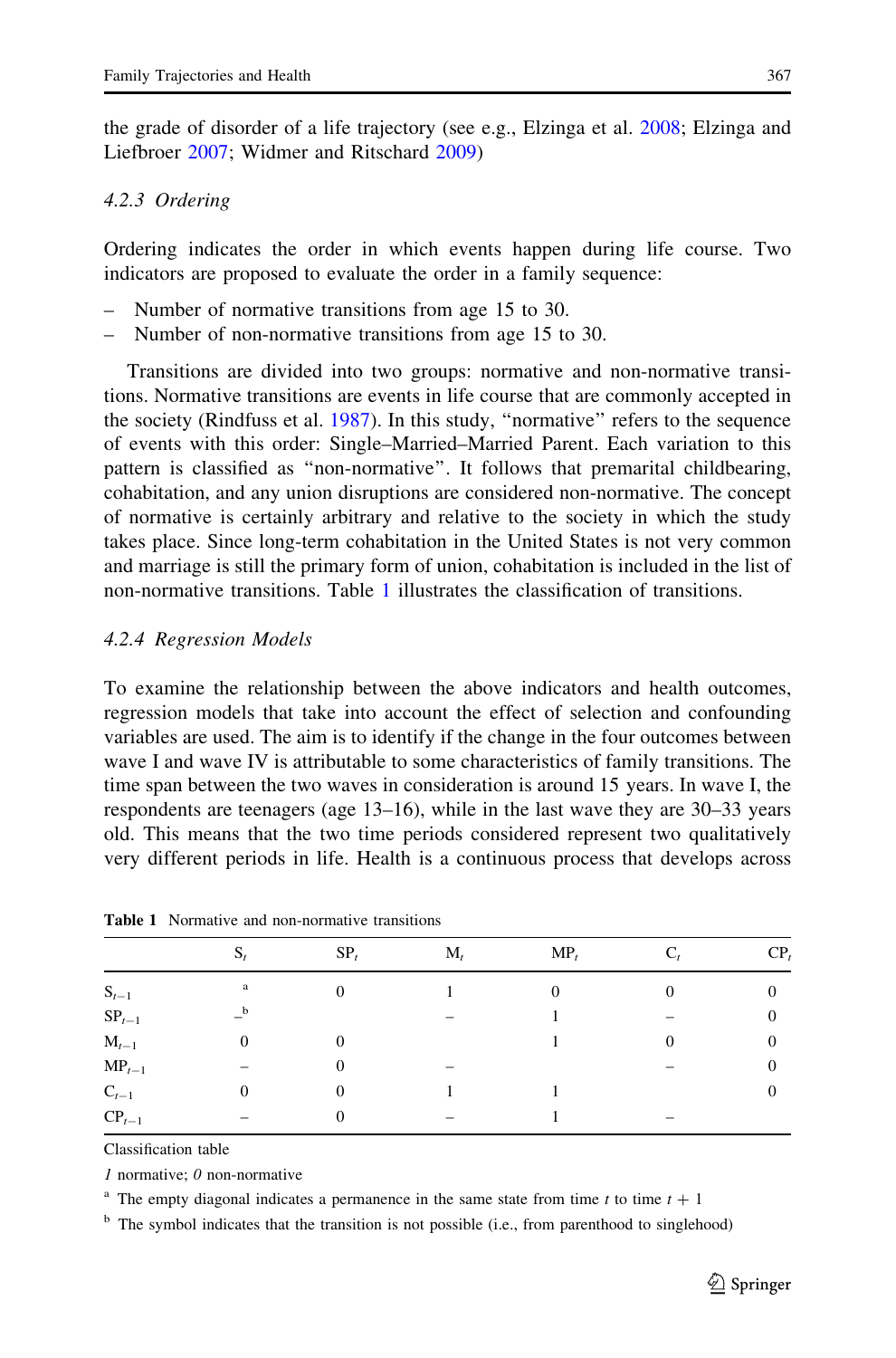time. Health in early adulthood is very likely to be influenced by the level of health experienced in adolescence, childhood, infancy, and during mother's pregnancy. Previous health levels, in turn, influence the family transitions. To account for selection issues, the model includes previous health outcomes as regressors. To examine the impact of these indicators on health, a change (or lagged dependent variable) model is used. This class of regression models sets health at wave IV as a function of the initial level of adolescent health at wave I (Allison [1990;](#page-26-0) Johnston [1995\)](#page-27-0). The model includes the characteristics of the trajectory, a set of timeinvariant socioeconomic status (SES), and control variables measured at wave I.

The simple model is depicted in Eq. (1)

$$
g(E[Y_{ij2}]) = \gamma_j D_i + \rho_j Y_{i1} + \beta_j X_{i1} \quad \text{for } j = 1, ..., 4; \quad i = 1, ..., n. \tag{1}
$$

Here  $Y_{i/2}$  represents the jth health indicator measured at wave IV (Time 2) for person *i* and  $Y_{i1}$  represents a vector of identical health measures at wave I (Time 1).  $X_{i1}$  is a vector of demographic controls and SES background at wave I. The vector  $D_i$  represents the characteristics of the sequence from wave I to wave IV. In line with previous studies, self-reported health and depression are treated as continuous variables and modeled using linear regression (Amato and Kane [2011\)](#page-26-0). Model diagnostics, available from the author upon request, confirm that residuals are normally distributed and thus consistent with a linear regression model. Moreover, to take into account possible heteroskedasticity in the residuals, robust standard errors have been estimated (White [1980\)](#page-28-0). As indicated by Angrist and Pischke [\(2008](#page-26-0), pp. 45–46), these standard errors are said to be robust because, in large enough samples, they provide accurate hypothesis test and confidence intervals given minimal assumptions about the data and model. Smoking and drinking behavior have been analyzed using a logistic regression. The link function  $g(\cdot)$  in Eq. (1) depends on the appropriate statistical model used for the analysis: identity for self-reported health and depression, logit for smoking and drinking.

# 4.2.5 Extracting Typologies of Life Trajectories

The indicators proposed in the previous section are useful to describe some characteristics of the life trajectory. However, they do not give any indication about the ''type'' of sequence. To describe family trajectories completely, we need to study simultaneously *timing, quantum,* and *ordering* in life course sequences (Billari [2005\)](#page-26-0). The complexity of life course suggests the adoption of an holistic approach, where all the different components of the life course are taken into account. Abbott [\(1995](#page-25-0)) was the first to introduce sequence analysis in the social sciences using OM algorithm as a method to compare different life sequences. This method has been used for the alignment of biosequences. The basic idea behind OM is to measure the dissimilarity of two sequences by considering how much effort is required to transform one sequence into the other one. Transforming sequences entails three basic operations in this very elementary method:

- insertion
- deletion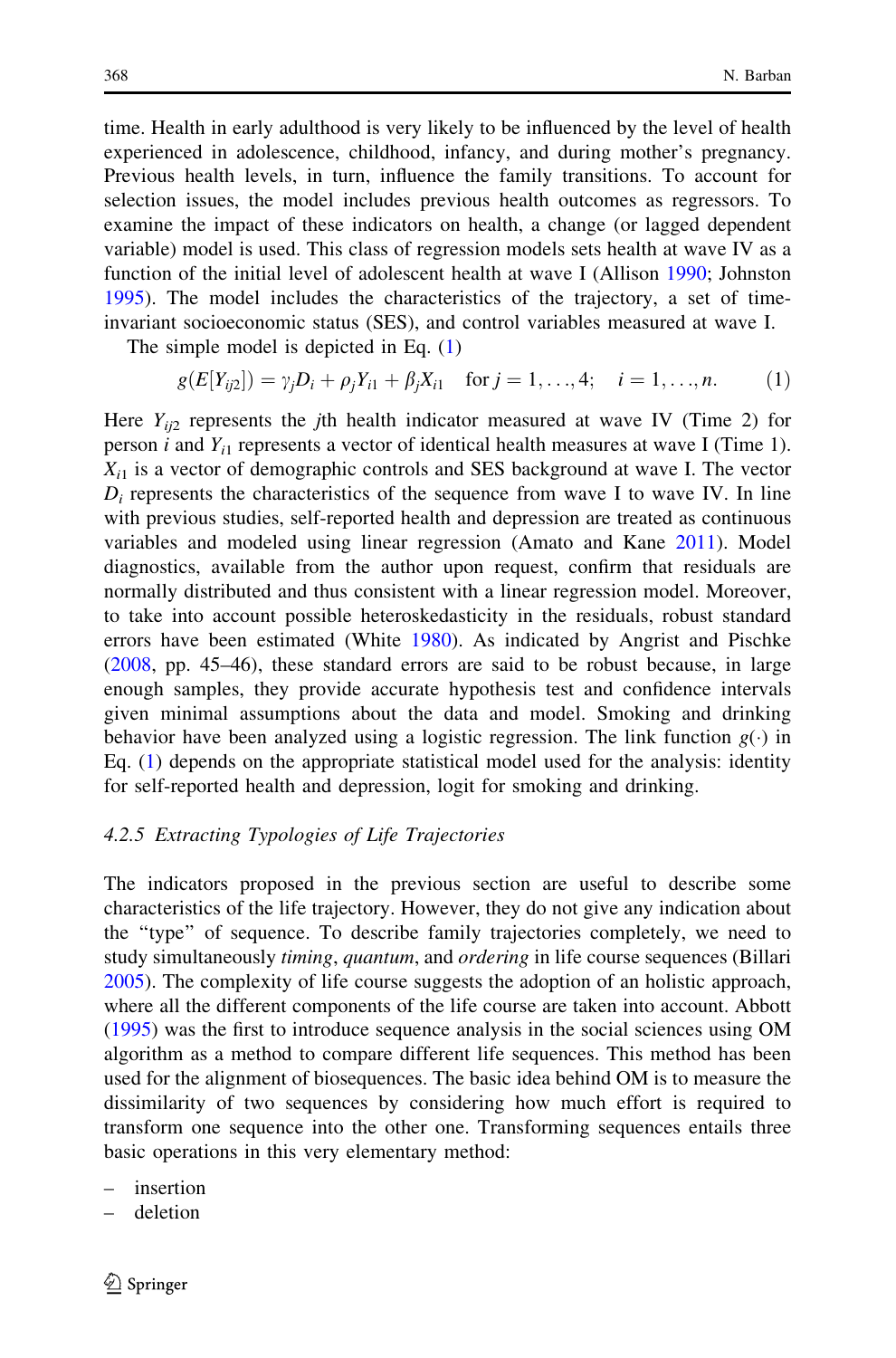#### substitution

A specific cost can be assigned to each operation, and the total cost of applying a series of elementary operations can be computed as the sum of the costs of single operations. Thus, the distance between two sequences can be defined as the minimum cost of transforming one sequence into the other one. Hence, the resulting output is a symmetric matrix of pairwise distances that can be used for further statistical analysis, mainly multivariate analysis. OM is a family of dissimilarity measures between sequences derived from the distance originally proposed in the field of information theory and computer science by Levenshtein ([1965](#page-27-0)), with the difference that in OM the three operations have different costs (Lesnard [2006](#page-27-0)). The choice of the operations' costs determines the matching procedure and influences the results obtained. This is a major concern about the use of this technique in social sciences (Wu [2000\)](#page-28-0). A common solution for assessing the substitution costs is to use the inverse of the transition probability, in order to assign higher costs to the less common transitions (Piccarreta and Billari [2007\)](#page-28-0). This strategy is adopted in the empirical analysis.

Sequence analysis has been adopted in demography to study complex phenomenon in order to simultaneously study multiple demographic transitions (see e.g., Billari [2001](#page-26-0); Barban and Billari [2012](#page-26-0)). Once the dissimilarity matrix has been obtained, we can apply standard reduction techniques to classify trajectories into homogeneous groups. The resulting groups are then used to describe ''typical'' patterns of transitions. Following the approach of McVicar and Anyadike-Danes [\(2002](#page-27-0)), a cluster analysis using Ward's algorithm identifies six clusters of life sequences. Clusters can be described by choosing a representative sequence. Aassve et al. ([2007\)](#page-25-0) suggest groups be identified using the medoid sequence, that is the sequence with the minimum distance from all of the other sequences in that cluster. The advantage of using medoid sequences is to define the cluster using a real sequence that best represents the groups.

This group characterization of life sequences can be used as an input for further analysis, in particular regression analysis, in order to explore the consequences of different life trajectories. For instance, Mouw [\(2005](#page-27-0)) uses the output of a clustering procedure as an input for a regression analysis under the heading ''Does the sequence matter?'' Regression analyses show important differences in the risk of experiencing outcomes such as poverty at age 35. Sequences are also found to influence subsequent happiness and depression status. In this study, the consequences of family trajectories on health outcomes are analyzed. Typical trajectories are derided by data using cluster analysis of family sequences from age 15 to 30. Only sequences for age 15–30 are considered, in order to have sequences of the same length for all the individuals. The resulting groups are then used as a categorical variable in a regression analysis. Using different ''typologies'' of trajectory allow analysis of the change in health status among different groups of individuals. This clustering procedure, for instance, identify the group of single mothers who experience the birth of the first child outside a union, and do not experience stable union after childbearing. It is important, from a policy point of view, to understand if any particular trajectory is associated with a decrease in health status. However, health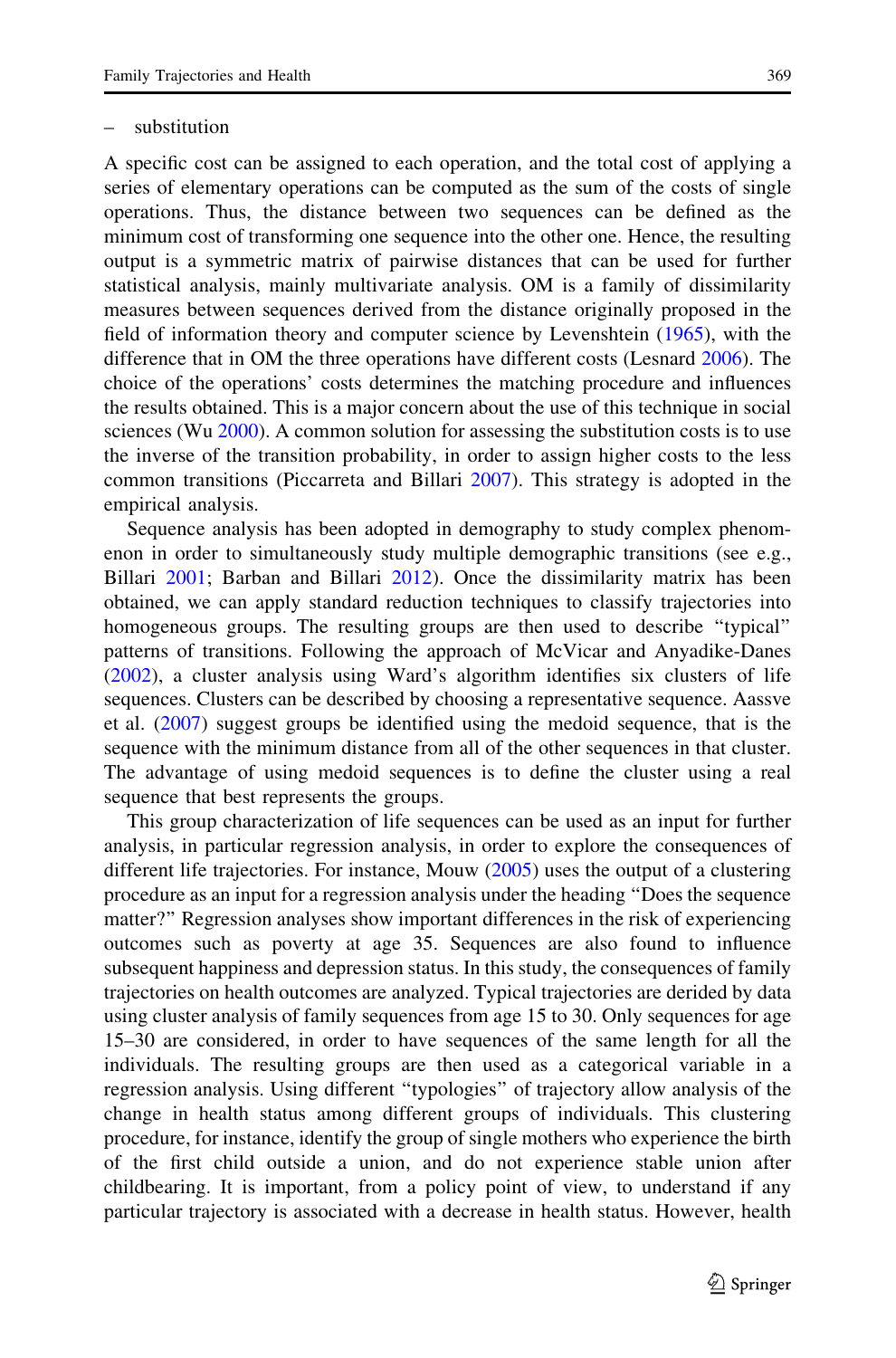status is measured at different ages for different individuals. This creates an asynchrony between the outcome and the time used to describe the covariate. The ideal situation would be to have individuals interviewed at the same age. To control for age effects age and age squared are included into the estimation.

# 5 Analysis of Trajectories

It is important to examine events in the initial years of early adulthood because the large-scale changes in cohabitation, marriage, and non-marital fertility have particularly affected women in age 20–30. In terms of family transitions, those years are very ''dense'' (Rindfuss [1991](#page-28-0)), with more demographic events occurring than during any other part of the life course. Figure [1](#page-14-0) shows the distribution of family states from age 15 to 30. At age 30 very few women are single (because they did not enter a union, or because of a disruption), 55 % are married, and 18 % are cohabiting. Cohabitation is more frequent than marriage until age 23, then it slightly decreases at later ages. Motherhood increases with time, but it is predominant within marriage. Forty-four percent of 30-year-old women are married and have at least a child (MP), while 11 % are cohabiting mothers (CP), and 11 % are Single Mothers (SP). Only 35 % are childless and most of them are single.

The distribution of family states gives a picture of family states by age, but gives no indication about the dynamic of trajectories. Table [2](#page-15-0) shows the most frequent trajectories observed among women aged 15–30. The representation in Table [2](#page-15-0) does not take into account the length of time in a state, but only the order of events. The most frequently occurring pattern  $(11\%$  of the sequences) includes cohabitation before marriage. The normative pattern of transitions is the second most common. Women who follow this pattern do not experience cohabitation. Only the fifth pattern contains individuals who do not experience any transition, while the sixth and the seventh indicate the presence of an union disruption. The first ten patterns cover 52 % of all cases.

Table [3](#page-15-0) reports the mean value of indicators of *timing*, *quantum*, and *ordering* for women, conditional on their health status. Individuals with poor health status and depression symptoms have their first family transitions earlier than others. They usually experience more transitions, in particular the non-normative ones. Similarly, smoking and drinking behavior are associated with early exit from singlehood, younger age at first union and first child and more non-normative transitions.

# 5.1 Results

Early transitions have a negative effect on self-reported health and smoking behavior. Table [4](#page-16-0) reports the results of the regression analysis. These results indicate that, controlling for previous health and compositional characteristics, transitions under age 18 are associated with poor self-reported health and smoking. The dynamic of family trajectories has a similar effect. The number of transitions is associated with negative effect on self-reported health and smoking behavior. The more transitions a woman experience between wave I and wave IV, the more she is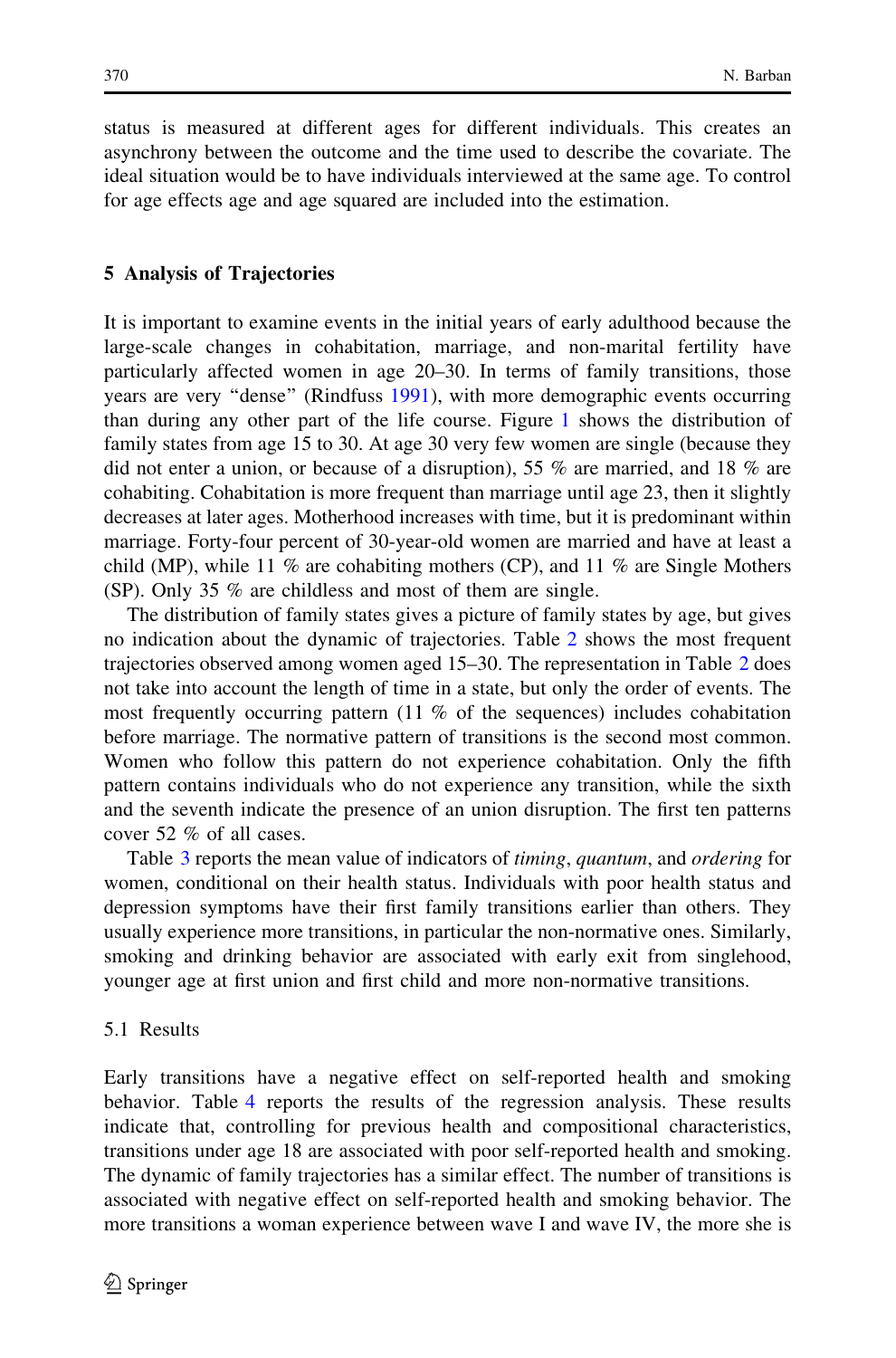<span id="page-14-0"></span>

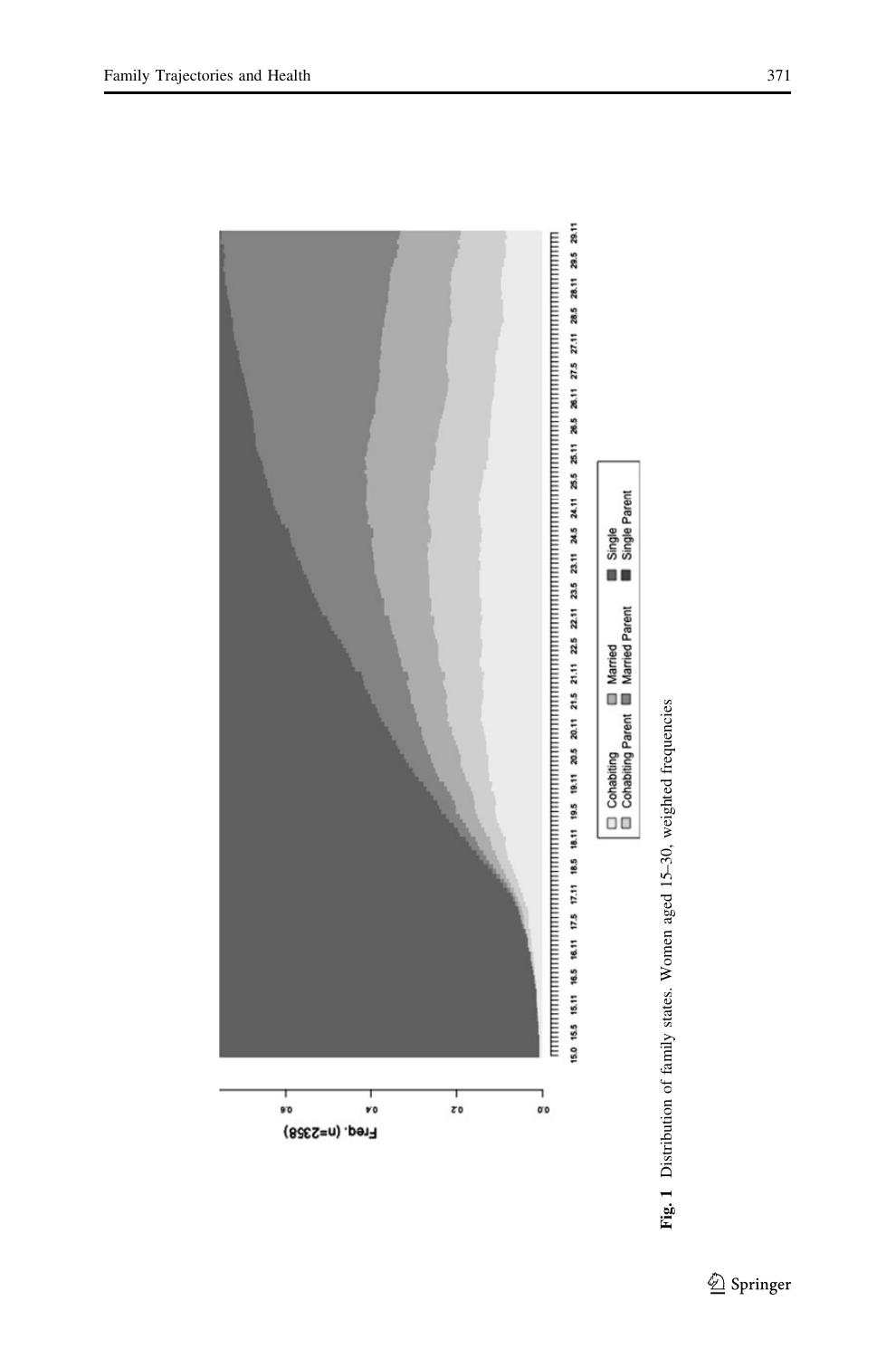|                |              | $\%$  |
|----------------|--------------|-------|
| 1              | S-C-M-MP     | 11.46 |
| $\overline{2}$ | $S-M-MP$     | 10.46 |
| 3              | $S-C-M$      | 5.93  |
| $\overline{4}$ | S-C-CP-MP    | 4.41  |
| 5              | S            | 4.37  |
| 6              | $S-C-S$      | 3.46  |
| $\overline{7}$ | S-C-S-C-M-MP | 3.37  |
| 8              | $S-M$        | 3.15  |
| 9              | $S-C$        | 3.07  |
| 10             | S-SP-CP-MP   | 2.77  |
|                |              |       |

<span id="page-15-0"></span>Table 2 Ten most common sequence patterns of transitions in women 15–30

Percentage based on weighted frequencies

|                                       | Poor health    |                  | Depression     |                  | Smoking        |       | Drinking |            | Total |
|---------------------------------------|----------------|------------------|----------------|------------------|----------------|-------|----------|------------|-------|
|                                       | N <sub>0</sub> | Yes <sup>a</sup> | N <sub>0</sub> | Yes <sup>b</sup> | N <sub>0</sub> | Yes   | No       | <b>Yes</b> |       |
| Timing indicators                     |                |                  |                |                  |                |       |          |            |       |
| Age at first transition               | 22.12          | 21.17            | 22.12          | 21.17            | 22.47          | 20.83 | 22.06    | 21.83      | 21.97 |
| Age at first union                    | 22.24          | 21.02            | 22.23          | 21.02            | 22.55          | 20.96 | 21.91    | 22.03      | 21.96 |
| Age at first child                    | 23.44          | 21.99            | 23.51          | 21.99            | 23.80          | 22.01 | 23.54    | 23.18      | 23.43 |
| <b>Ouantum</b> indicators             |                |                  |                |                  |                |       |          |            |       |
| Number of transitions                 | 3.09           | 3.40             | 3.11           | 3.41             | 2.9            | 3.69  | 3.08     | 3.36       | 3.18  |
| Ordering indicators                   |                |                  |                |                  |                |       |          |            |       |
| Number of normative<br>transition     | 1.08           | 0.97             | 1.10           | 0.97             | 1.12           | 0.93  | 1.19     | 0.96       | 1.10  |
| Number of non-normative<br>transition | 2.02           | 2.43             | 2.01           | 2.44             | 1.80           | 2.80  | 1.89     | 2.40       | 2.08  |

Table 3 Indicators of timing, quantum, and ordering and health status

<sup>a</sup> Respondents reporting poor or fair self-reported health

<sup>b</sup> Respondent with CESD scale greater or equal to 9

likely to smoke and report poor health (see Table [5\)](#page-17-0). It is interesting to notice, however, what happens if we decompose the transitions into normative and nonnormative (the distinction between normative transitions and non-normative is defined in Table [1](#page-10-0)). Results in Table [6](#page-18-0) show that the two types of sequences have an opposite effect. While non-normative transitions have a negative effect on health outcomes, normative transitions are associated with less unhealthy behavior. Nonnormative transitions are associated with a decrease in self-reported health and an increase in depression symptoms. Concerning smoking and drinking behaviors, we observe a protection effect given by normative transitions. Traditional family formation is therefore associated with reduction of risky behaviors. Controlling for other variables, non-normative transitions are associated with increase in the number of cigarette smoked and drinking occasions. Possible explanations are that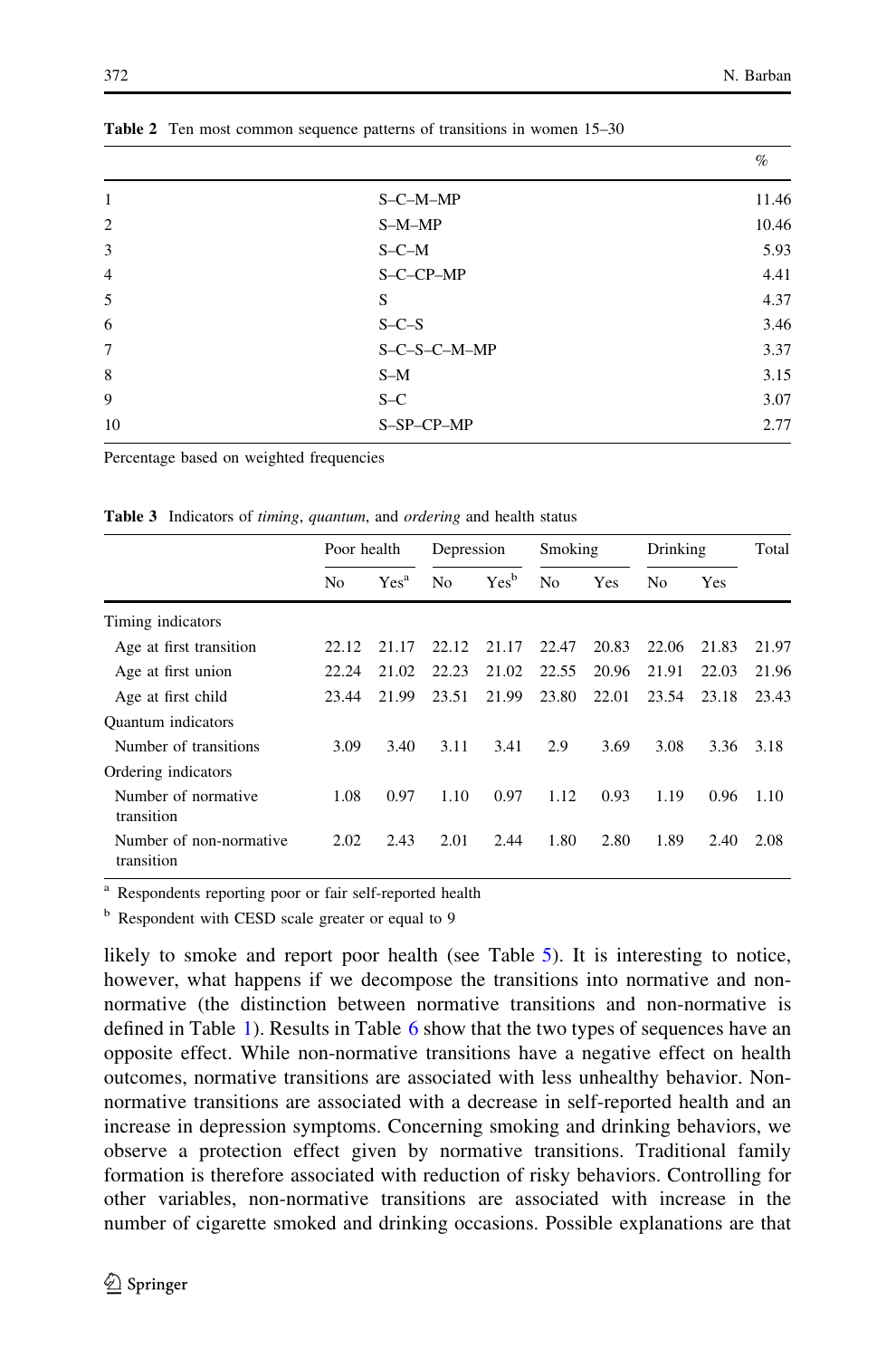<span id="page-16-0"></span>non-normative transitions constitute major sources of stress. On the other hand, people who follow a normative path may receive greater support from friends and family.

The estimate results in Tables 4, [5,](#page-17-0) and [6](#page-18-0) show similar levels of correlation between health outcomes in wave I and wave IV. The inclusion of previous health

|                                   | (1)<br>Poor health | (2)<br>Depression | (3)<br>Smoking | (4)<br>Drinking |
|-----------------------------------|--------------------|-------------------|----------------|-----------------|
| Age at first transition <18       | $0.267**$          | 0.191             | $0.760**$      | $-0.135$        |
|                                   | (0.093)            | (0.486)           | (0.267)        | (0.237)         |
| Age at first transition 18-20     | 0.143              | $-0.015$          | 0.433          | $-0.119$        |
|                                   | (0.098)            | (0.513)           | (0.288)        | (0.252)         |
| Age at first transition 20-25     | $-0.003$           | $-0.095$          | 0.252          | $-0.171$        |
|                                   | (0.094)            | (0.491)           | (0.286)        | (0.240)         |
| Age at wave I                     | 0.905              | $-4.089$          | $-5.558**$     | 2.677           |
|                                   | (0.824)            | (5.346)           | (2.107)        | (2.213)         |
| Age squared at wave I             | $-0.026$           | 0.109             | $0.148*$       | $-0.078$        |
|                                   | (0.023)            | (0.147)           | (0.058)        | (0.061)         |
| Living with bio-parents at wave I | $-0.041$           | $-0.145$          | $-0.379*$      | $-0.026$        |
|                                   | (0.053)            | (0.252)           | (0.149)        | (0.135)         |
| College educated parents          | $-0.215***$        | $-0.690*$         | $-0.647**$     | 0.272           |
|                                   | (0.061)            | (0.270)           | (0.202)        | (0.161)         |
| Hispanic                          | 0.178              | $-0.069$          | $-0.706**$     | $-0.135$        |
|                                   | (0.091)            | (0.434)           | (0.227)        | (0.206)         |
| <b>Black</b>                      | $0.170**$          | 0.613             | $-0.242$       | $-0.606**$      |
|                                   | (0.064)            | (0.358)           | (0.193)        | (0.185)         |
| Asian                             | $0.233*$           | 0.042             | $-0.483$       | $-0.384$        |
|                                   | (0.116)            | (0.401)           | (0.356)        | (0.317)         |
| Self-reported health at wave I    | $0.245***$         | 0.231             | 0.069          | 0.008           |
|                                   | (0.030)            | (0.137)           | (0.083)        | (0.072)         |
| Depression WI                     | $0.020***$         | $0.264***$        | $-0.002$       | $-0.030*$       |
|                                   | (0.005)            | (0.025)           | (0.017)        | (0.014)         |
| Smoking at wave I                 | 0.069              | 0.121             | 1.952***       | $0.444**$       |
|                                   | (0.054)            | (0.273)           | (0.158)        | (0.145)         |
| Drinking at wave I                | $-0.082$           | 0.005             | 0.209          | $0.956***$      |
|                                   | (0.053)            | (0.255)           | (0.158)        | (0.139)         |
| Constant                          | $-6.198$           | 41.470            | 50.152**       | $-23.511$       |
|                                   | (7.424)            | (48.733)          | (19.293)       | (19.934)        |
| Observations                      | 2,241              | 2,236             | 2,225          | 2,233           |
| Adjusted $R^2$                    | 0.157              | 0.110             |                |                 |

Table 4 Regression estimates

Effects of timing indicators on health outcomes: age at first transition. Standard errors in parentheses. Reference categories: age at first transition  $=$  >25; race  $=$  White; parents' education  $=$  less than college  $* p < 0.05, ** p < 0.01, ** p < 0.001$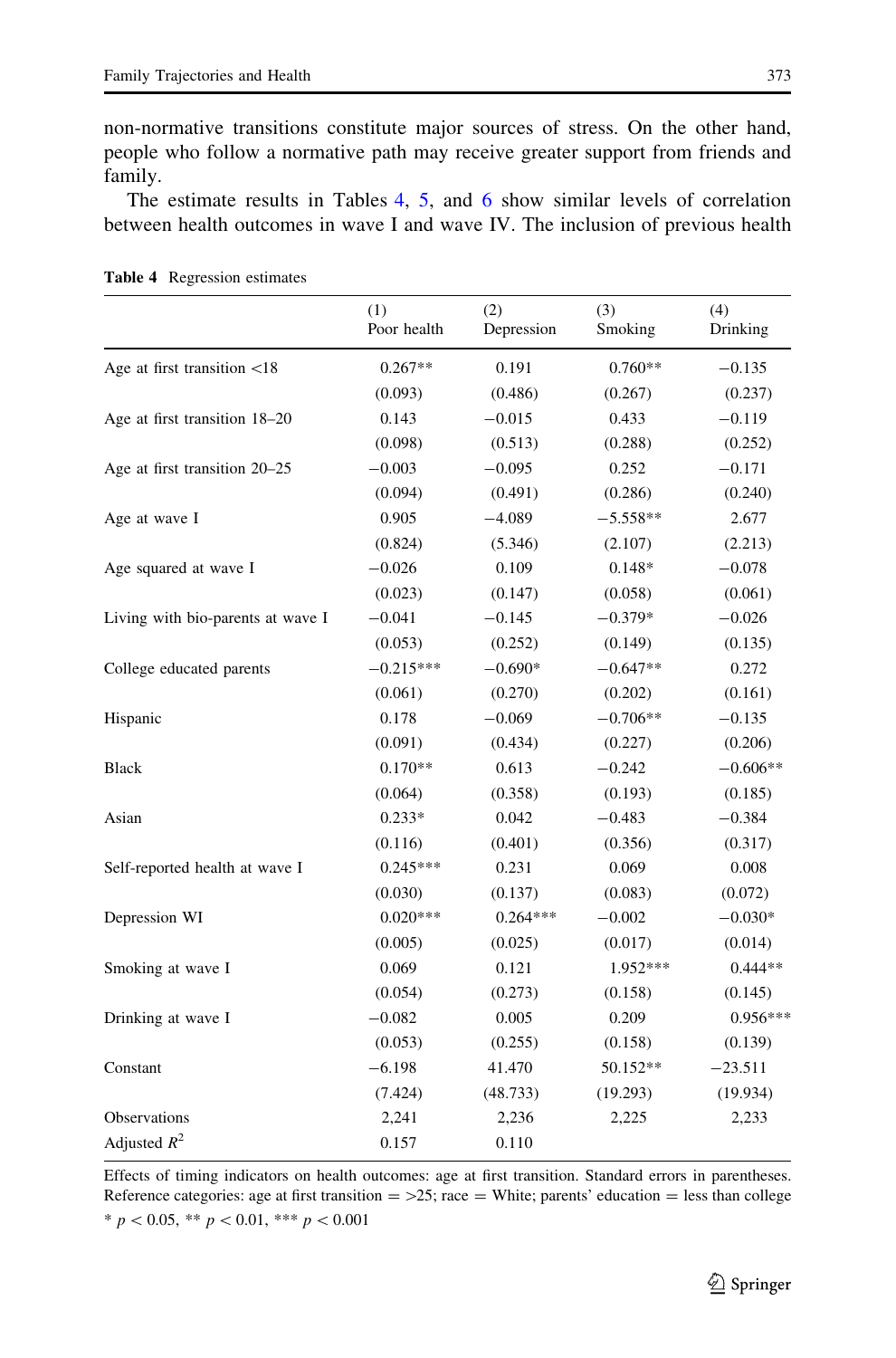|                                   | (1)<br>Poor health | (2)<br>Depression | (3)<br>Smoking | (4)<br>Drinking |
|-----------------------------------|--------------------|-------------------|----------------|-----------------|
| Number of transitions             | $0.043**$          | 0.11              | $0.126**$      | 0.022           |
|                                   | (0.014)            | (0.074)           | (0.040)        | (0.036)         |
| Age at wave I                     | 0.778              | $-12.388*$        | $-5.216$       | 1.797           |
|                                   | (1.353)            | (6.050)           | (2.973)        | (2.999)         |
| Age squared at wave I             | $-0.023$           | $0.337*$          | 0.139          | $-0.054$        |
|                                   | (0.037)            | (0.166)           | (0.081)        | (0.083)         |
| Living with bio-parents at wave I | $-0.064$           | $-0.144$          | $-0.426**$     | $-0.014$        |
|                                   | (0.053)            | (0.255)           | (0.152)        | (0.134)         |
| College educated parents          | $-0.248***$        | $-0.707**$        | $-0.695***$    | 0.275           |
|                                   | (0.062)            | (0.266)           | (0.200)        | (0.158)         |
| Hispanic                          | 0.172              | $-0.004$          | $-0.721**$     | $-0.106$        |
|                                   | (0.092)            | (0.432)           | (0.231)        | (0.205)         |
| <b>Black</b>                      | $0.166**$          | 0.615             | $-0.234$       | $-0.593**$      |
|                                   | (0.064)            | (0.358)           | (0.194)        | (0.185)         |
| Asian                             | 0.216              | 0.022             | $-0.483$       | $-0.371$        |
|                                   | (0.114)            | (0.389)           | (0.346)        | (0.323)         |
| Self-reported health at wave I    | $0.251***$         | 0.223             | 0.080          | 0.002           |
|                                   | (0.030)            | (0.135)           | (0.083)        | (0.072)         |
| Depression WI                     | $0.021***$         | $0.261***$        | 0.001          | $-0.031*$       |
|                                   | (0.006)            | (0.025)           | (0.017)        | (0.014)         |
| Smoking at wave I                 | 0.069              | 0.078             | 1.933***       | $0.428**$       |
|                                   | (0.054)            | (0.270)           | (0.160)        | (0.145)         |
| Drinking at wave I                | $-0.089$           | 0.010             | 0.194          | $0.957***$      |
|                                   | (0.053)            | (0.253)           | (0.160)        | (0.139)         |
| Constant                          | $-4.985$           | 116.912*          | 47.073         | $-15.742$       |
|                                   | (12.327)           | (55.144)          | (27.261)       | (27.214)        |
| Observations                      | 2,240              | 2,235             | 2,224          | 2,232           |
| Adjusted $R^2$                    | 0.149              | 0.114             |                |                 |

#### <span id="page-17-0"></span>Table 5 Regression estimates

Effects of quantum indicators on health outcomes: number of transitions. Standard errors in parentheses. Reference categories: race/ethnicity: White; parents' education: less than college

 $* p < 0.05, ** p < 0.01, ** p < 0.001$ 

outcomes allows the selection issues to be taken into account. Results indicate that health status persist over time, since we can observe a temporal dependence in health status. Moreover, it is interesting to note that depression and smoking have cross effects on the other outcomes. Depression at wave I, in fact, is associated with poorer self-reported health, while previous level of smoking is associated with higher probability of engaging in drinking behavior during early adulthood. The models also include background variables indicating race composition, socioeconomic status, and the family composition at the beginning of the transition. Although previous health outcomes control for health selection, background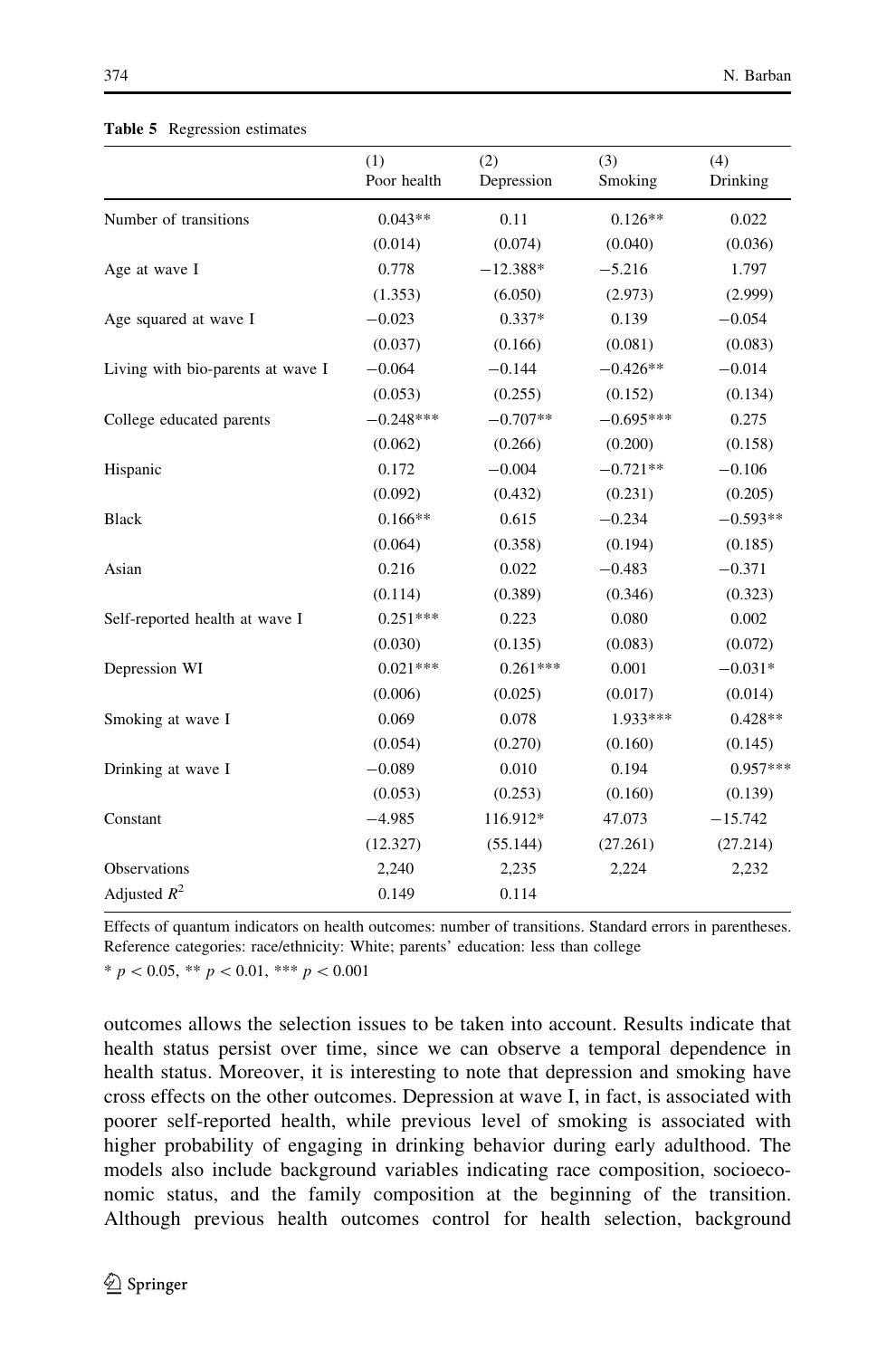#### <span id="page-18-0"></span>Table 6 Regression estimates

|                                   | (1)<br>Poor health | (2)<br>Depression | (3)<br>Smoking | (4)<br>Drinking |
|-----------------------------------|--------------------|-------------------|----------------|-----------------|
| Number of normative transitions   | $-0.018$           | $-0.132$          | $-0.357***$    | $-0.402***$     |
|                                   | (0.030)            | (0.145)           | (0.086)        | (0.080)         |
| Number non-normative transitions  | $0.053***$         | $0.150*$          | $0.203***$     | $0.091*$        |
|                                   | (0.015)            | (0.076)           | (0.046)        | (0.037)         |
| Age at wave I                     | 0.886              | $-11.943*$        | $-4.467$       | 3.114           |
|                                   | (1.343)            | (5.996)           | (2.938)        | (3.144)         |
| Age squared at wave I             | $-0.026$           | $0.325*$          | 0.119          | $-0.090$        |
|                                   | (0.037)            | (0.164)           | (0.080)        | (0.087)         |
| Living with bio-parents at wave I | $-0.049$           | $-0.086$          | $-0.337*$      | 0.086           |
|                                   | (0.053)            | (0.254)           | (0.156)        | (0.138)         |
| College educated parents          | $-0.249***$        | $-0.709**$        | $-0.731***$    | 0.279           |
|                                   | (0.061)            | (0.265)           | (0.202)        | (0.156)         |
| Hispanic                          | 0.149              | $-0.097$          | $-0.943***$    | $-0.277$        |
|                                   | (0.091)            | (0.433)           | (0.246)        | (0.215)         |
| <b>Black</b>                      | 0.122              | 0.439             | $-0.596**$     | $-0.909***$     |
|                                   | (0.067)            | (0.366)           | (0.202)        | (0.195)         |
| Asian                             | 0.211              | 0.005             | $-0.564$       | $-0.425$        |
|                                   | (0.115)            | (0.395)           | (0.327)        | (0.300)         |
| Self-reported health at wave I    | $0.249***$         | 0.213             | 0.060          | $-0.018$        |
|                                   | (0.030)            | (0.134)           | (0.086)        | (0.072)         |
| Depression WI                     | $0.022***$         | $0.261***$        | 0.004          | $-0.030*$       |
|                                   | (0.006)            | (0.025)           | (0.018)        | (0.014)         |
| Smoking at wave I                 | 0.054              | 0.017             | 1.892***       | $0.334*$        |
|                                   | (0.055)            | (0.271)           | (0.160)        | (0.149)         |
| Drinking at wave I                | $-0.097$           | $-0.023$          | 0.143          | $0.932***$      |
|                                   | (0.053)            | (0.253)           | (0.162)        | (0.141)         |
| Constant                          | $-5.929$           | 112.974*          | 40.516         | $-27.440$       |
|                                   | (12.234)           | (54.668)          | (26.885)       | (28.499)        |
| Observations                      | 2,240              | 2,235             | 2,224          | 2,232           |
| Adjusted $R^2$                    | 0.152              | 0.117             |                |                 |

Effects of timing indicators on health outcomes: number of normative and non-normative transitions. Standard errors in parentheses. Reference categories: race = White; parents' education = less than college

 $* p < 0.05, ** p < 0.01, ** p < 0.001$ 

characteristics can affect the level of health at wave IV net of previous health outcomes. Estimates show that women with college educated parents have higher health outcomes and less propensity to smoke. The propensity to engage in risky behavior varies with race. Black and Hispanic girls tend to smoke and drink less than their White counterparts. Moreover, African American women have a general tendency to report lower levels of health. Overall, these results show that women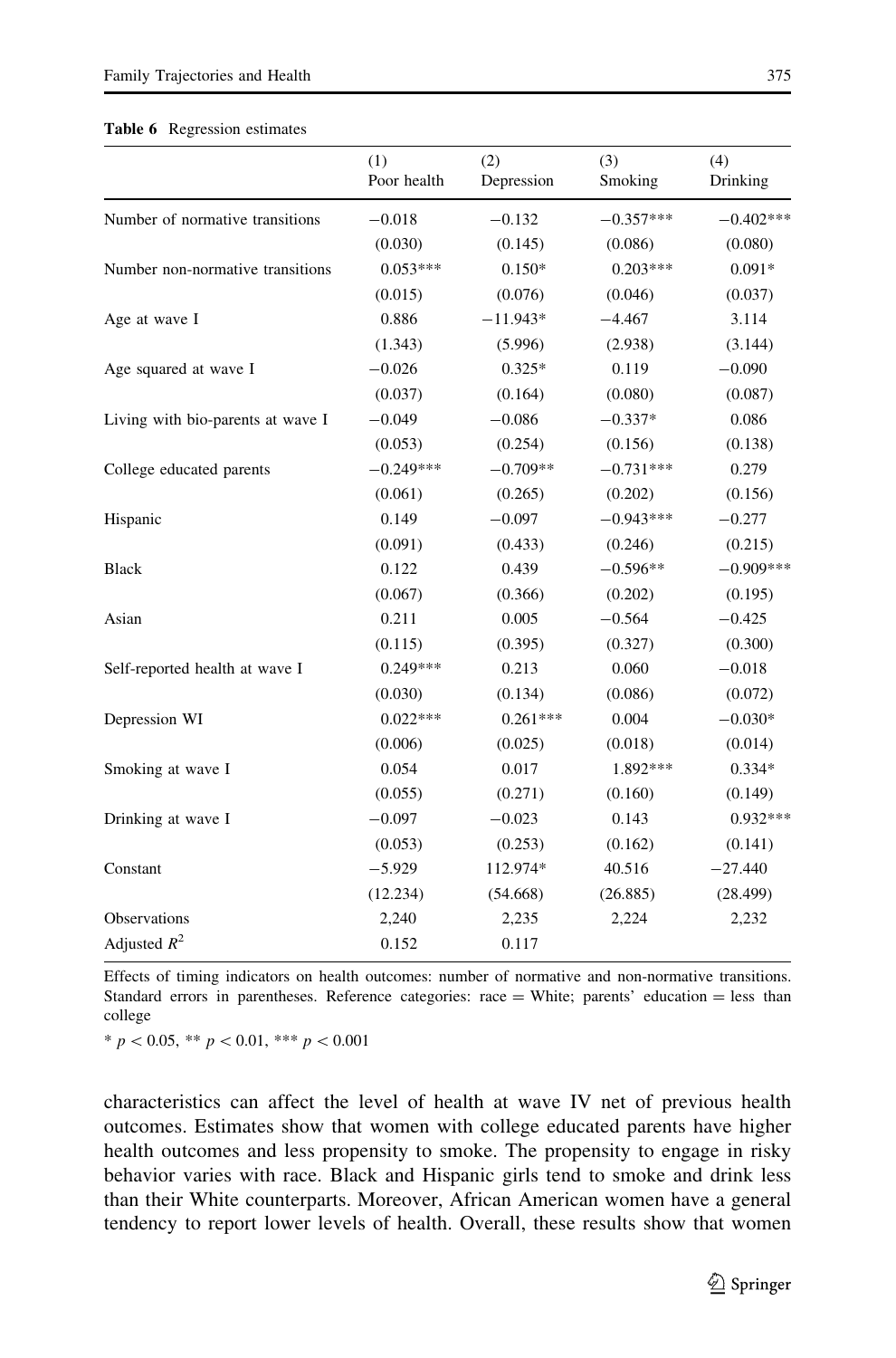who move away from a traditional pattern have greater risk of reporting poor health and above all to engage in risky behaviors. Therefore, these results show that timing, quantum, and sequencing are important factors in the study of family formation.

# 6 Typologies of Family Trajectories

The analyses presented in the previous section show that women who move away from a normative model (especially in terms of age at first transition and order of events) are the ones who are more likely to experience decline in health status. Poor health outcomes are associated with early transitions, high numbers of changes in family status, and non-normative order of events. Traditional transitions seem instead to have a protective effect, especially on behavior.

Anyhow, previous analysis do not identify what type of family patterns are associated with changes in health status. From a policy point of view, we are interested in detecting what subgroups of population are at risk of experiencing poor health, for example, single motherhood (Furstenberg [2005,](#page-27-0) [1998,](#page-26-0) [1976\)](#page-26-0). Previous studies show lower levels of health among single mothers, in particular mental health (Cairney et al. [2003](#page-26-0)), propensity to smoke (Francesconi et al. [2010\)](#page-26-0), and also higher level of mortality (Mirowsky [2005\)](#page-27-0). Therefore, it is relevant to study the consequences of different patterns in family formation.

The number of possible combinations of sequences in family formation is almost unlimited. It follows that a convenient empirical strategy aims to reduce all the possible trajectories to a more manageable number. Cluster analysis identify six groups of trajectories as representative of the entire set of sequences. Below, a description of the sequences in each group is presented (Fig. [2](#page-21-0)). Clusters are described using their medoid sequences.

- 1. Married mothers  $(S, 73)(C, 11)(M, 12)(MP, 84)$ ;  $n = 693$ . This is the largest group in the sample (29 %). It is composed of women who follow a more traditional pattern, e.g., single women that marry and then have children. The medoid sequence represents a woman who enter a cohabitation at age 21, she marries after 11 months of cohabitation and she has a child the following year at age 23. Almost all of the women in this group experience both marriage and motherhood. Cohabitation in this group is not rare, but generally short (less than a year in average). Women in this class start family transition earlier than women in other groups (with the exception of single and cohabiting mothers). Although the number of transitions is comparable with the other groups, the number of non-normative transitions is limited.
- 2. Late transitions  $(S, 168)(C, 12)$ ;  $n = 648$ . This group consists of women who start family transition very late or those who have not experienced any transition by age 30. They stay single for the majority of the sequence and they eventually experience a transition to cohabitation. Very few of them are married or have a child by age 30. The medoid sequence represents a woman who enters a cohabitation at age 29.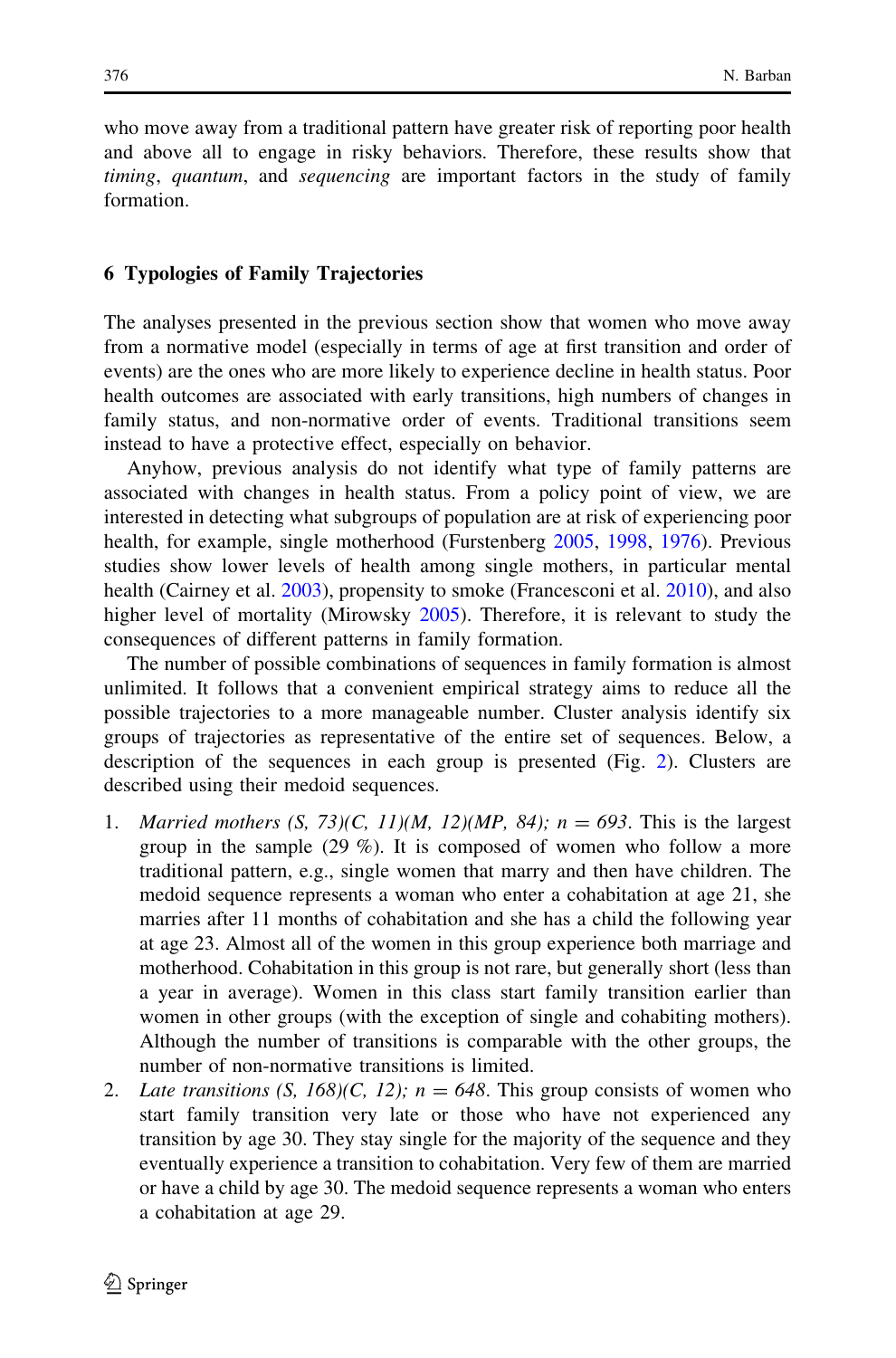- 3. Married women without children  $(S, 97)(C, 12)(M, 71)$ ;  $n = 315$ . This group differs from group 1, essentially for two reasons. Women in this group begin the family transition later and they remain married without a child longer. The average time in which they stay married without children (M) is two and half years, compared to 1 year in group 1. The result is that the majority of women in this group postpone childbearing until age 30. The majority of transitions is traditional and cohabitation is generally short. Above all, this group is characterized by a postponement of the traditional pattern.
- 4. Single Mothers  $(S, 71)(SP, 90)(CP, 19)$ ;  $n = 302$ . This group identifies women who became mothers without being in a partnership. The group is characterized by very early transition to motherhood. Although there are some experiences of cohabitation, most of the time is spent outside a union. Women in this group experience on average more transitions than women in other groups. The majority of transitions are non-traditional. Single mothers are more likely to experience more than one cohabitation union.
- 5. Cohabiting mothers  $(S,59)(C,15)(CP,106)$ ;  $n = 237$ . Women in this group differ from single mothers mainly for the fact that childbearing occurs during a cohabitation. This group is characterized by early transitions both to union and to motherhood. Similarly to single mothers, they experience a large number of transitions, most of them non-normative.
- 6. Cohabitating women  $(S, 92)(C, 84)(M, 4)$ ;  $n = 163$ . The last group is characterized by cohabitation. It accounts for roughly 7 % of women in the sample. Trajectories in this class are similar to group 2 (late transitions), with the difference that women in this group are more likely to enter a cohabitation. The number of transitions is relatively low. Childbearing is postponed to later age.

Groups differ in terms of compositional characteristics, in particular race composition and socioeconomic status (see Table [7\)](#page-22-0). Groups 4 and 5 have a higher proportion of African American women. These two groups seem to be the more disadvantaged in terms of family resources. Their family's income is noticeably inferior and a high proportion of them was not living with two biological parents at wave I. On the other hand, women in groups 2 and 3 seem to be more advantaged in terms of family income, education, and family composition.

Single mothers, cohabiting mothers, and cohabiting women (groups 3, 4, and 6) report a lower level of health at wave IV (Table [7](#page-22-0)). The same groups also have higher probability of depression symptoms. This is partially explained by selection, since the same groups also have lower levels of health during wave I. Single and cohabiting mothers have a greater propensity to smoke at wave IV. Drinking behavior, instead, is more frequent among cohabiting women and women who experience late transitions. Although we observe a general reduction in smoking from adolescence to adulthood, women who postpone family transitions (group 2) are the ones who have the biggest decrease.

To investigate the relationship between health and family trajectories, the same estimation strategy used in the previous section is applied. Since family trajectories are subject to selection issues and confounding variables, the models control for previous health outcomes (wave I) and compositional characteristics in the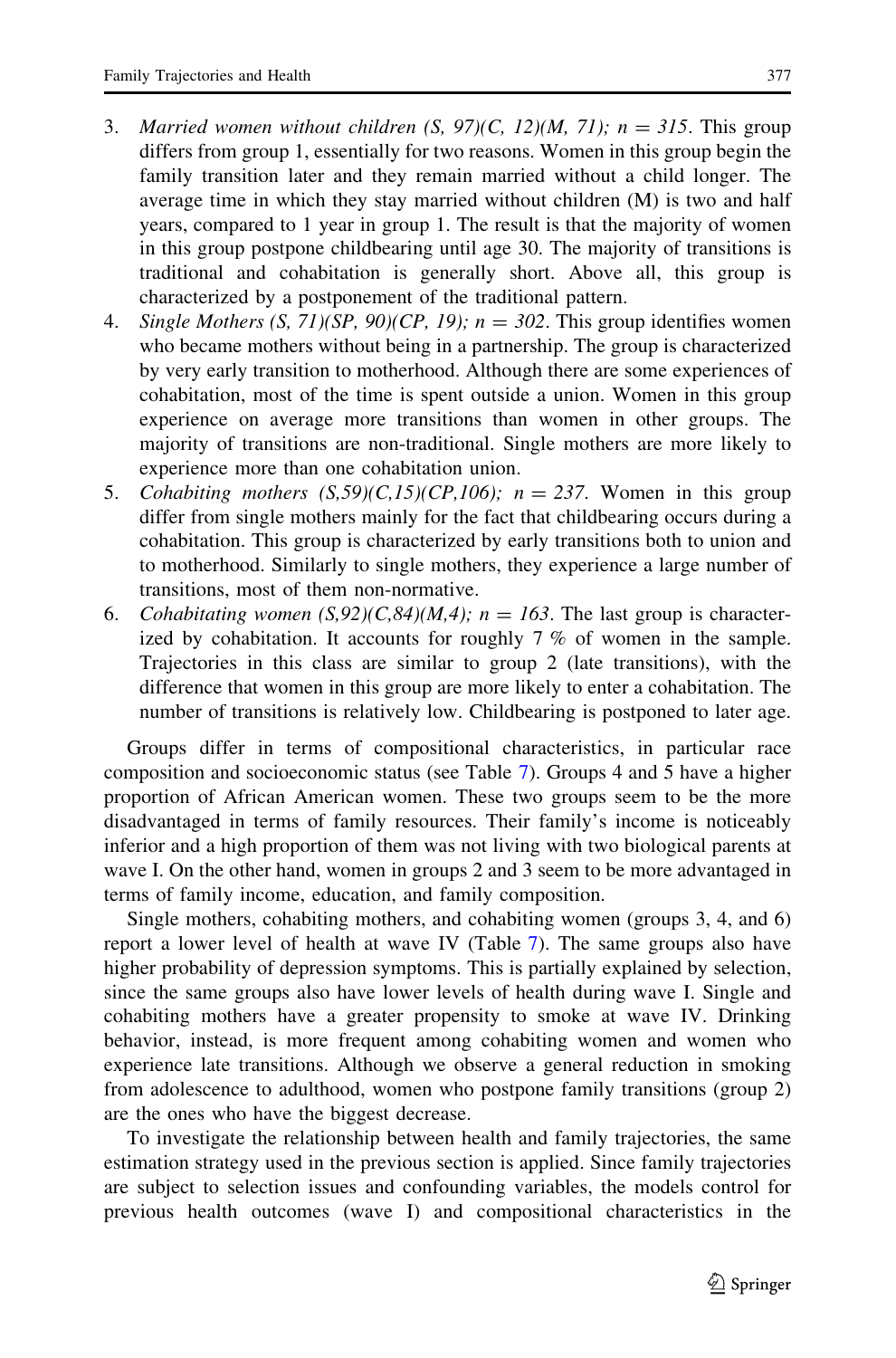

<span id="page-21-0"></span>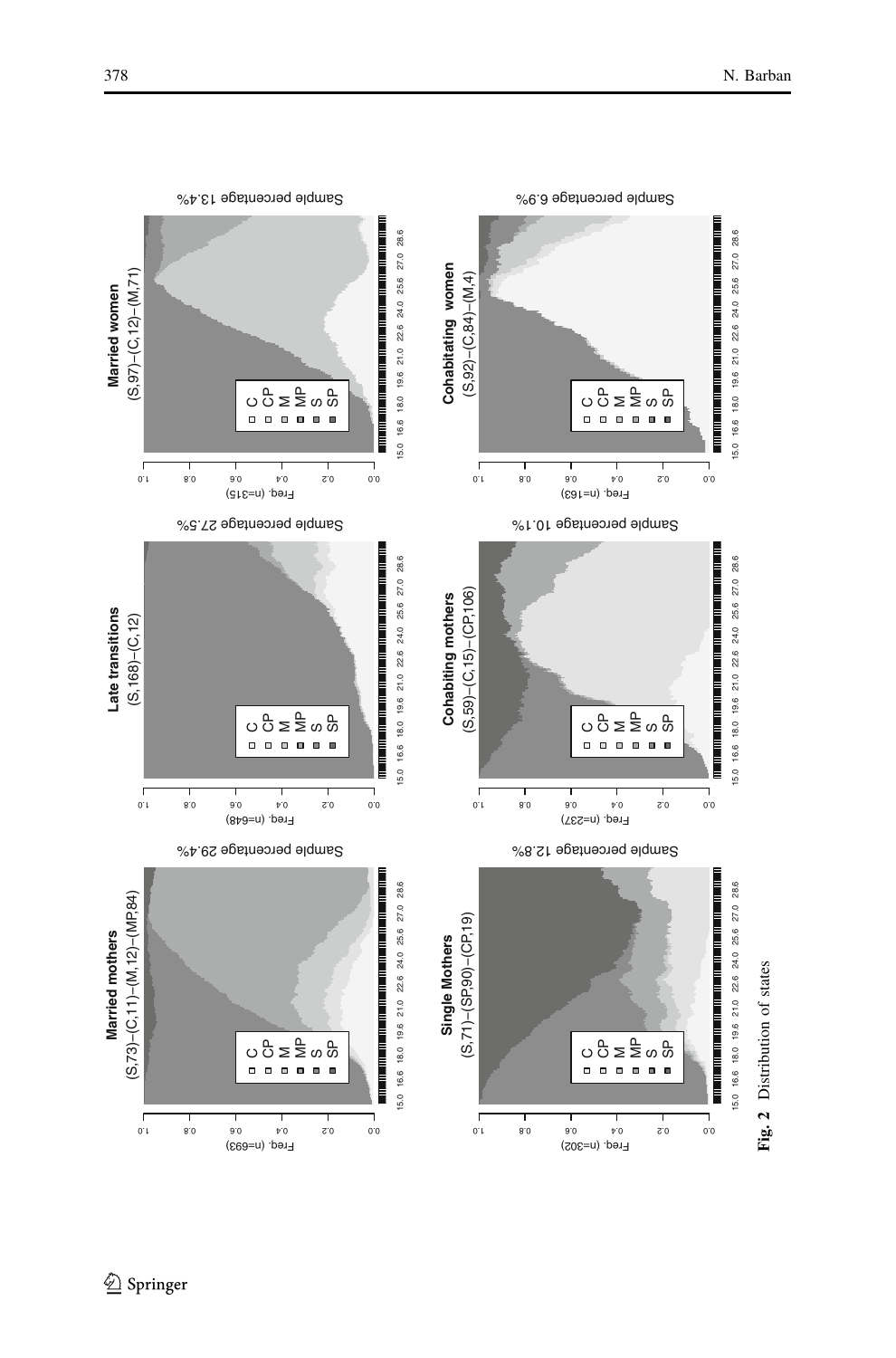<span id="page-22-0"></span>

|  | <b>Table 7</b> Descriptive statistics for typical sequences |  |  |  |  |
|--|-------------------------------------------------------------|--|--|--|--|
|--|-------------------------------------------------------------|--|--|--|--|

|                                            | Married<br>mothers | Late<br>transitions | Married<br>women | Single<br>mothers | Cohabiting<br>mothers | Cohabiting<br>women |
|--------------------------------------------|--------------------|---------------------|------------------|-------------------|-----------------------|---------------------|
| Union status and parenthood                |                    |                     |                  |                   |                       |                     |
| Ever married                               | 1.00               | 0.37                | 1.00             | 0.51              | 0.44                  | 0.44                |
| Ever cohabited                             | 0.70               | 0.71                | 0.72             | 0.83              | 1.00                  | 1.00                |
| Children                                   | 1.00               | 0.19                | 0.40             | 1.00              | 1.00                  | 0.21                |
| Age at first transition                    |                    |                     |                  |                   |                       |                     |
| Age at first transition $<$ 18             | 0.58               | 0.12                | 0.32             | 0.63              | 0.79                  | 0.46                |
| Age at first transition 19–22              | 0.21               | 0.09                | 0.26             | 0.26              | 0.19                  | 0.19                |
| Age at first transition 23-25              | 0.21               | 0.38                | 0.42             | 0.11              | 0.02                  | 0.36                |
| Age at first transition $>25$              | 0.00               | 0.41                | 0.00             | 0.00              | 0.00                  | 0.00                |
| Quantum and ordering indicators            |                    |                     |                  |                   |                       |                     |
| Number of transitions wave I-<br>IV        | 3.37               | 2.41                | 3.14             | 3.89              | 3.79                  | 3.32                |
| Normative transitions                      | 1.78               | 0.53                | 1.60             | 0.74              | 0.54                  | 0.65                |
| Non-normative transitions                  | 1.59               | 1.88                | 1.54             | 3.15              | 3.25                  | 2.67                |
| Compositional characteristics              |                    |                     |                  |                   |                       |                     |
| Proportion Black                           | 0.1                | 0.18                | 0.06             | 0.34              | 0.31                  | 0.14                |
| Parents with college degree                | 0.19               | 0.27                | 0.38             | 0.15              | 0.07                  | 0.22                |
| Living with parents                        | 0.49               | 0.56                | 0.63             | 0.29              | 0.26                  | 0.52                |
| Income family W1 (thousands<br>of dollars) | 41.54              | 51.92               | 53.52            | 33.38             | 34.59                 | 41.73               |
| Sex before 16                              | 0.38               | 0.23                | 0.22             | 0.43              | 0.56                  | 0.31                |
| Health status at wave IV                   |                    |                     |                  |                   |                       |                     |
| Prop. in poor health at WIV                | 0.09               | 0.08                | 0.10             | 0.13              | 0.12                  | 0.14                |
| Prop. with depression<br>symptoms at WIV   | 0.16               | 0.15                | 0.13             | 0.17              | 0.26                  | 0.23                |
| Smoking at WIV                             | 0.30               | 0.29                | 0.20             | 0.39              | 0.43                  | 0.37                |
| Heavy drinking at WIV                      | 0.29               | 0.43                | 0.38             | 0.33              | 0.35                  | 0.52                |

regression models. The choice of the family pattern is very likely to be influenced by variables that are omitted in the regression model. Also the effect of reverse causation may not be negligible. On the other hand, the explanatory variable is only a representation of a variety of trajectories and it cannot be thought as a treatment that is randomly assigned to the population. For this reason, the estimation results presented in Table [8](#page-23-0) only indicate a statistical association and they do not have a causal significance. Nevertheless, results show some interesting aspects of the relationship between health and family formation.

First, single mothers, women who have a child in early age and the ones who cohabit without children have lower self-reported health. While women with a traditional pattern do not differ significantly from women who postpone family transitions. Second, cohabiting mothers are more likely to experience depression compared to other groups. Single mothers do not differ from the reference group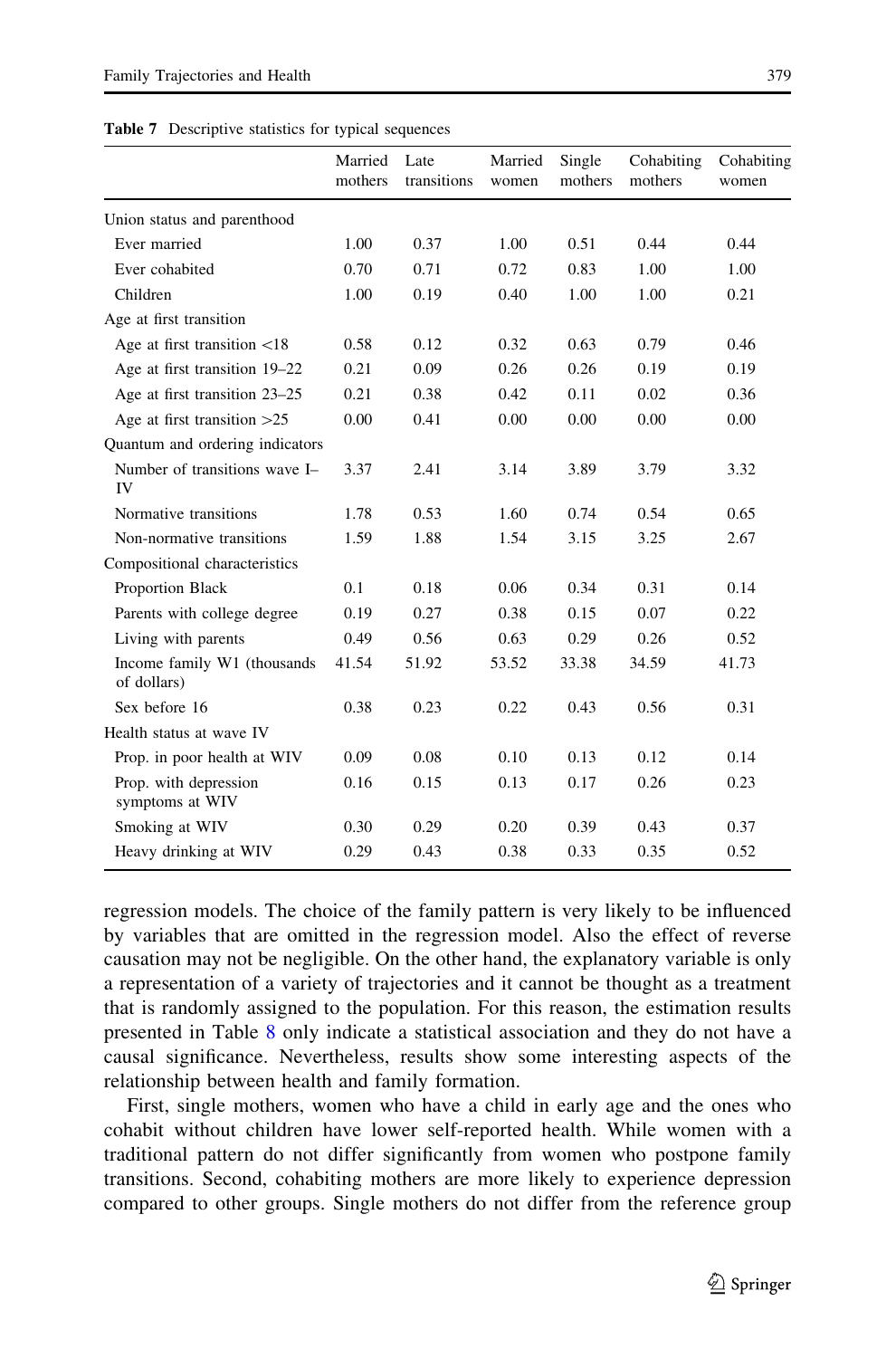|                                   | (1)<br>Poor health | (2)<br>Depression | (3)<br>Smoking | (4)<br>Drinking |
|-----------------------------------|--------------------|-------------------|----------------|-----------------|
| Married mother w/o cohabitation   | 0.105              | $-0.053$          | $-0.053$       | $-0.715***$     |
|                                   | (0.067)            | (0.185)           | (0.194)        | (0.171)         |
| Married women w/o cohabitation    | 0.086              | 0.091             | $-0.416$       | $-0.343$        |
|                                   | (0.076)            | (0.242)           | (0.255)        | (0.203)         |
| Single mothers                    | $0.233**$          | $-0.047$          | 0.409          | $-0.370$        |
|                                   | (0.087)            | (0.262)           | (0.238)        | (0.231)         |
| Cohabiting mothers w/o marriage   | $0.196*$           | $0.672*$          | 0.402          | $-0.258$        |
|                                   | (0.092)            | (0.325)           | (0.242)        | (0.252)         |
| Cohabitation w/o children         | $0.234*$           | $0.744*$          | 0.257          | 0.265           |
|                                   | (0.114)            | (0.317)           | (0.349)        | (0.266)         |
| Age at wave I                     | 0.868              | $-2.818$          | $-5.397**$     | 3.191           |
|                                   | (0.800)            | (3.545)           | (2.051)        | (2.202)         |
| Age squared at wave I             | $-0.026$           | 0.076             | $0.143*$       | $-0.093$        |
|                                   | (0.022)            | (0.097)           | (0.056)        | (0.061)         |
| Living with bio-parents at wave I | $-0.062$           | $-0.059$          | $-0.423**$     | $-0.064$        |
|                                   | (0.053)            | (0.153)           | (0.148)        | (0.137)         |
| College educated parents          | $-0.241***$        | $-0.422*$         | $-0.667***$    | 0.229           |
|                                   | (0.062)            | (0.173)           | (0.201)        | (0.157)         |
| Hispanic                          | 0.149              | $-0.167$          | $-0.838***$    | $-0.198$        |
|                                   | (0.092)            | (0.250)           | (0.236)        | (0.217)         |
| <b>Black</b>                      | 0.128              | 0.419             | $-0.449*$      | $-0.710***$     |
|                                   | (0.066)            | (0.234)           | (0.198)        | (0.194)         |
| Asian                             | 0.220              | $-0.243$          | $-0.488$       | $-0.457$        |
|                                   | (0.118)            | (0.263)           | (0.337)        | (0.313)         |
| Self-reported health at wave I    | $0.250***$         | 0.099             | 0.077          | 0.022           |
|                                   | (0.030)            | (0.083)           | (0.083)        | (0.074)         |
| Depression WI                     | $0.021***$         | $0.144***$        | 0.003          | $-0.030*$       |
|                                   | (0.006)            | (0.016)           | (0.018)        | (0.014)         |
| Smoking at wave I                 | 0.084              | 0.099             | 1.952***       | $0.422**$       |
|                                   | (0.055)            | (0.174)           | (0.158)        | (0.145)         |
| Drinking at wave I                | $-0.079$           | 0.014             | 0.196          | $0.921***$      |
|                                   | (0.054)            | (0.162)           | (0.159)        | (0.140)         |
| Constant                          | $-5.701$           | 27.710            | 49.451**       | $-27.855$       |
|                                   | (7.219)            | (32.243)          | (18.779)       | (19.816)        |
| Observations                      | 2241               | 2238              | 2225           | 2233            |
| Adjusted $R^2$                    | 0.149              | 0.092             |                |                 |

# <span id="page-23-0"></span>Table 8 Regression estimates

Effects of family trajectories on health outcomes. Standard errors in parentheses. Reference categories: family trajectory = late transitions; race = White; parents' education = less than college  $* p < 0.05, ** p < 0.01, ** p < 0.001$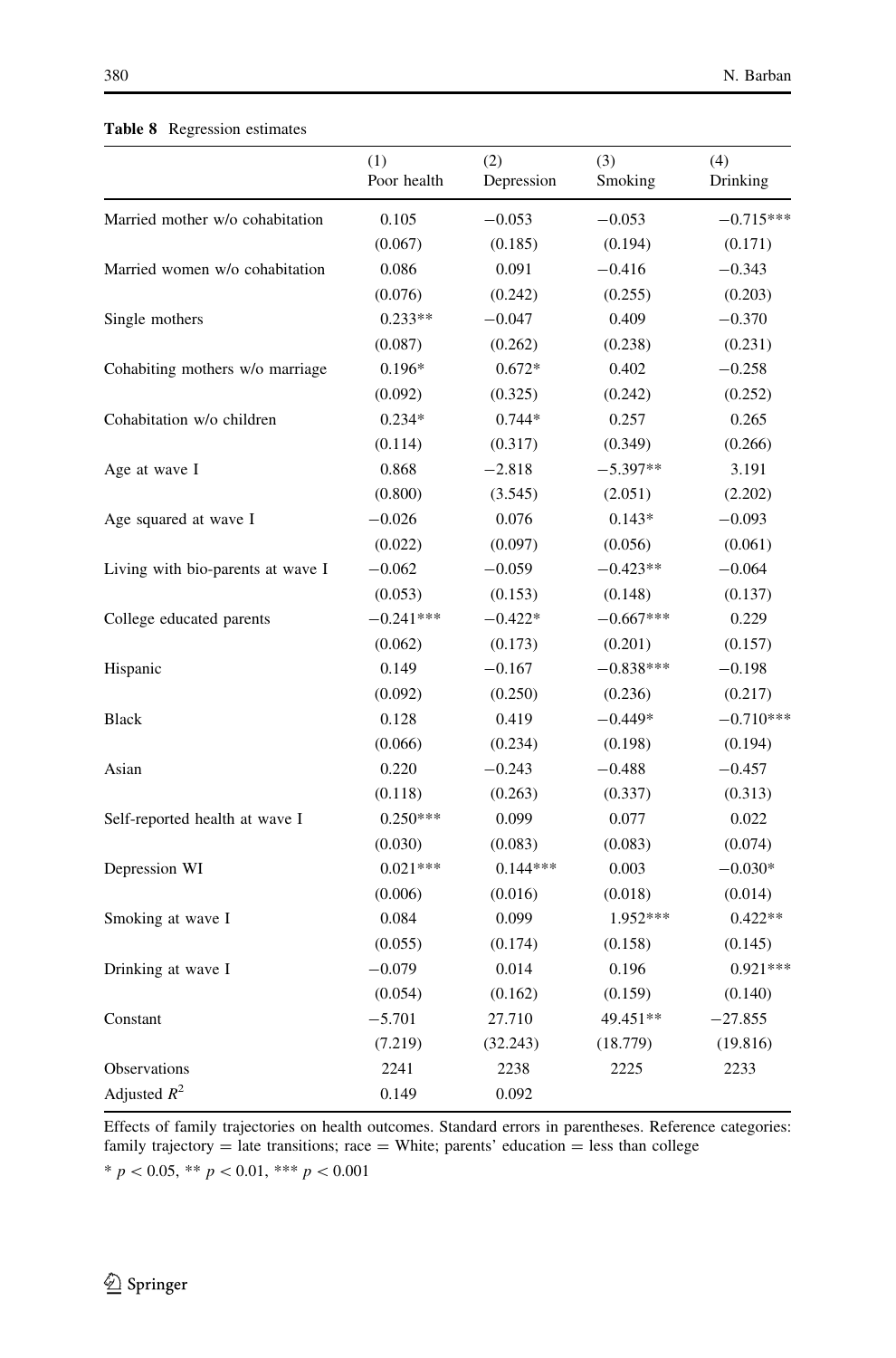concerning depression. A possible explanation is that depression is associated with the cohabiting experience, or in other terms with union instability. Last, drinking behavior appears to be influenced by family patterns. Traditional trajectories seem to have a protective effect on the drinking behavior of women. Controlling for other variables, women of groups 1 have lower probability of engaging in drinking behavior. This is consistent with other studies that show how marriage has a strong effect in reducing risky behaviors (Duncan et al. [2006\)](#page-26-0). However, it would be interesting to understand if this protective effect remains constant in time or if it has only a temporary effect. Overall, parents education has a positive effect on health both physical and mental—and a reduction on cigarette smoking. Race has a mixed effect. Black women report less perceived health levels, but at the same time are less likely to engage in drinking behavior.

# 7 Discussion

Health is the result of a continuous process that develops over an individual's lifetime. Health trajectories are the consequence of a multitude of factors coming from genetic, biological, behavioral, social, and economic contexts. Previous studies indicate that health is certainly connected with family events occurring during the life course. Following the approach of Giele and Elder [\(1998](#page-27-0)), the analysis distinguish between transitions (changes in family status) and trajectories (the whole sequence of transitions) in order to study jointly union formations and childbearing. Although the study of the dynamic inter-relationship between health and the life course has recently been an emerging topic, there is no general agreement on how trajectories should be conceptualized and analyzed. In this paper, a sequence analysis approach is used to describe life course trajectories. Describing family biographies as sequences of family states allows analysis of different dimensions of the life course. In particular, the study examines if there is a direct effect of timing, quantum, and *ordering* on health outcomes for young women. It emerges that, controlling for selection and background characteristics, differences in these dimensions affect health status. Early transitions have negative repercussions on self-reported health and smoking behavior (Hypothesis 1). Although the experience of a large number of transitions is associated with negative effects (Hypothesis 2), some particular transitions have a protective effect. Normative transitions (i.e., traditional unions, childbearing after marriage) have protective effects on behaviors (Hypothesis 3). Women with numerous normative transitions, in fact, smoke and drink less. Above all, the indicators proposed indicate that sequence characteristics matter. In particular, it seems that moving away from normative family patterns (in terms of age roles and order of events) is associated with a decrease in wellbeing.

In the second part, the paper focuses on the consequences of different typologies of trajectories. Six classes representing typical patterns of family formation are derived by data. Differences in terms of wellbeing and propensity to risky behaviors are substantial. Once selection and background characteristics are controlled, these differences are attenuated but still significant. Empirical results show that women with short experiences of cohabitation and women with a traditional pattern do not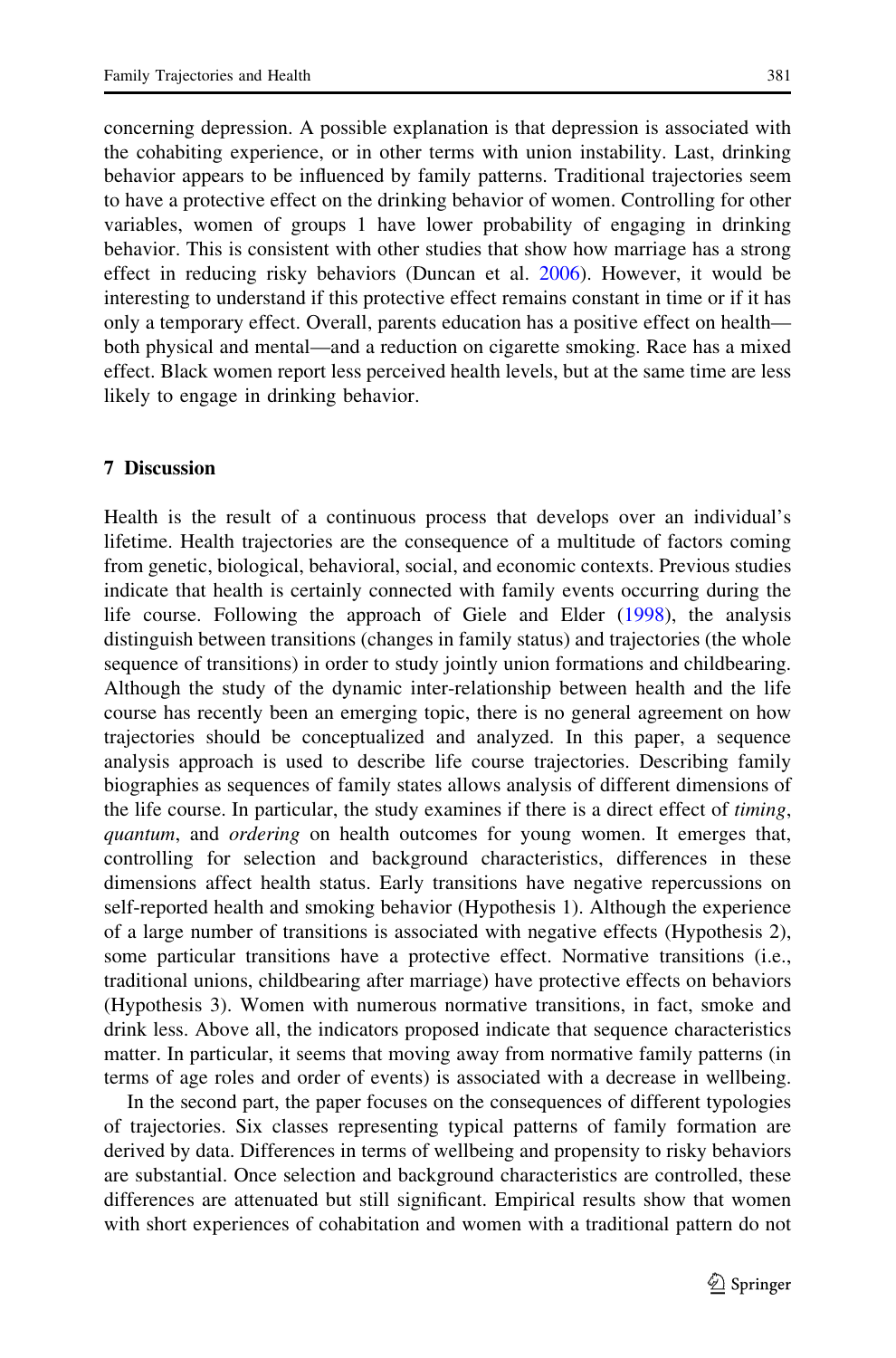<span id="page-25-0"></span>differ significantly from women who postpone family transitions. On the other hand, early childbearing and long cohabitation are associated with poor health status. Moreover, married women are less likely to consume alcohol. Controlling for previous health outcomes, no significant differences are observed in smoking behavior. These analyses partially confirm previous studies, in particular regarding the ''protection effect'' of marriage. Although selection and social background play most of the role, we still observe negative outcomes for women who experience early childbearing. We do not find much difference, instead, between single mothers and young mothers that have a child during a cohabitation.

Results show that early childbearing is associated with worse health outcomes. It is possible that women who anticipate motherhood have fewer resources (in terms of human and social capital) to tackle the stress of raising a child (especially if without a stable partner). Another complementary explanation is that early mothers are disadvantaged in the marriage market and they have difficulties making a match with good men. Our results also show that married women are less likely to drink, confirming a ''protection effect'' of marriage. Cohabitation seems to have no negative effect if short and followed by a marriage. On the other hand, it is associated with poor outcomes (especially propensity to smoking and drinking) when it is persistent and accompanied by motherhood. The mechanism of these associations, in fact, is beyond the scope of this work. Nevertheless, these results give evidence that family trajectories matter.

It would be interesting, in the future, to investigate if differences in health outcomes persist during the life course to see if the more disadvantaged groups are able to catch up with the others. Another open issue is the interaction between family transitions and social class. It may be, in fact, that family trajectories have different effects according to the socioeconomic status of the family of origin. For example, the risk associated with non-normative transitions may not affect women coming from higher social class. Last, this study only deals with young women and ignores men. Comparing the trajectories of partners might help to understand the effect of previous family transitions in the marriage market. In any case, this study represents one of the first attempt to use a complete life course perspective to study the association between health and family formation.

Acknowledgments This research uses data from Add Health, a program project directed by Kathleen Mullan Harris and designed by J. Richard Udry, Peter S. Bearman, and Kathleen Mullan Harris at the University of North Carolina at Chapel Hill, and funded by Grant P01-HD31921 from the Eunice Kennedy Shriver National Institute of Child Health and Human Development, with cooperative funding from 23 other federal agencies and foundations. Special acknowledgment is due to Ronald R. Rindfuss and Barbara Entwisle for assistance in the original design. Information on how to obtain the Add Health data files is available on the Add Health website (<http://www.cpc.unc.edu/addhealth>). No direct support was received from Grant P01-HD31921 for this analysis.

# References

Aassve, A., Billari, F. C., & Piccarreta, R. (2007). Strings of adulthood: A sequence analysis of young British women's work–family trajectories. European Journal of Population, 23(3–4), 369–388.

Abbott, A. (1995). Sequence analysis: New methods for old ideas. Annual Review of Sociology, 21(1), 93–113.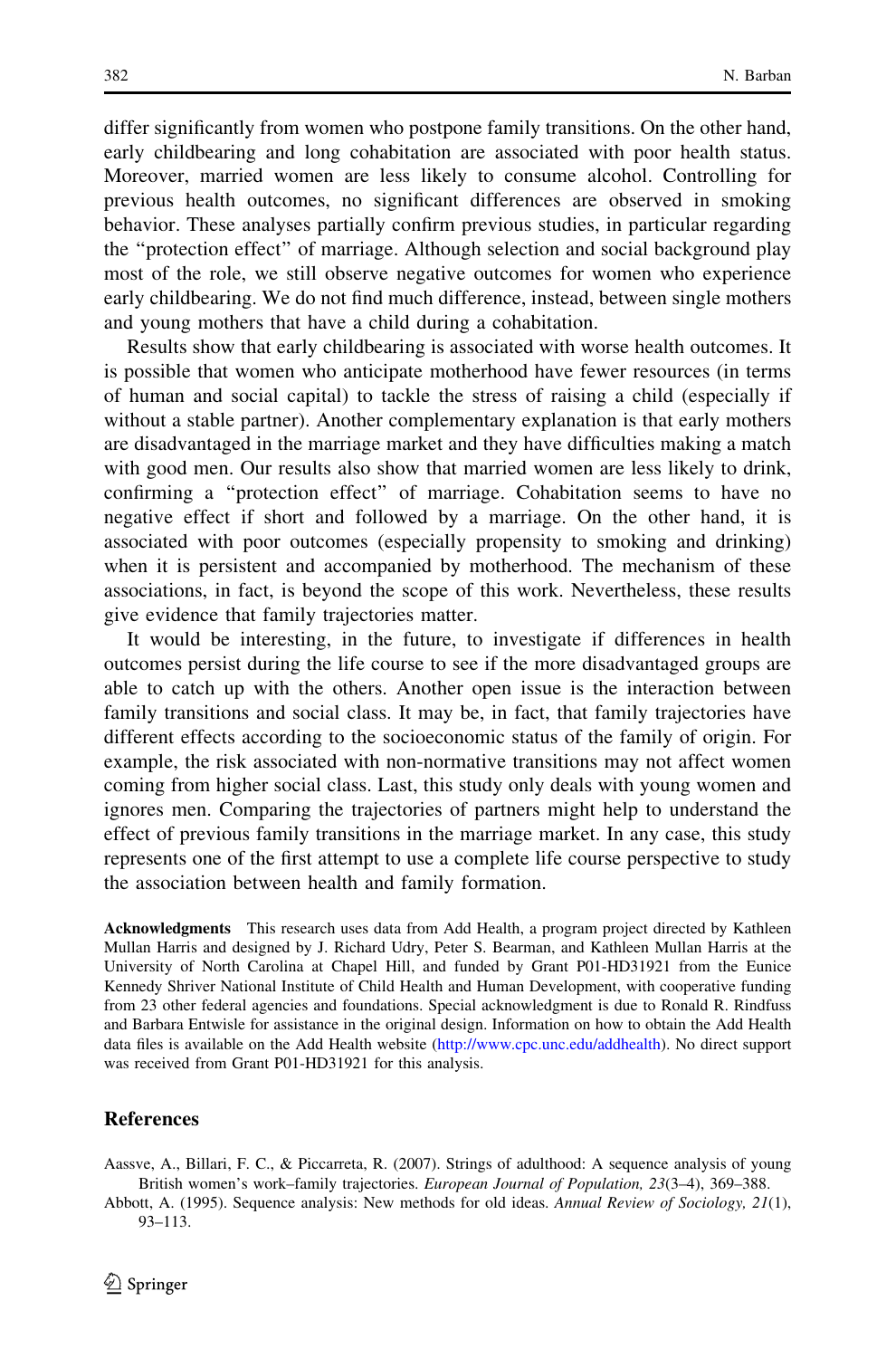- <span id="page-26-0"></span>Abbott, A., & Tsay, A. (2000). Sequence analysis and optimal matching methods in sociology: Review and prospect. Sociological Methods & Research, 29(1), 3.
- Acs, G. (2007). Can we promote child well-being by promoting marriage? Journal of Marriage and Family, 69(5), 1326–1344.
- Allison, P. (1990). Change scores as dependent variables in regression analysis. Sociological Methodology, 20, 93–114.
- Amato, P. (2007). Strengthening marriage is an appropriate social policy goal. Journal of Policy Analysis and Management, 26(4), 952–955.
- Amato, P., Landale, N., & Havasevich-Brooks, T. (2008). Precursors of young women's family formation pathways. Journal of Marriage and Family, 70, 1271–1286.
- Amato, P. R., & Kane, J. B. (2011). Life course pathways and the psychosocial adjustment of young adult women. Journal of Marriage and Family, 73(1), 279–295.
- Angrist, J. D., & Pischke, J. S. (2008). *Mostly harmless econometrics*. Princeton, NJ: Princeton University Press.
- Barban, N., & Billari, F. (2012). Classifying life course trajectories: A comparison of latent class and sequence analysis. Journal of the Royal Statistical Society. Series C (Applied Statistics), 61(5), 765–784.
- Ben-Shlomo, Y., & Kuh, D. (2002). A life course approach to chronic disease epidemiology: Conceptual models, empirical challenges and interdisciplinary perspectives. International Journal of Epidemiology, 31(2), 285–293.
- Billari, F. C. (2001). The analysis of early life courses: Complex descriptions of the transition to adulthood. Journal of Population Research, 18(2), 119–142.
- Billari, F. C. (2005). Life course analysis: Two (complementary) cultures? Some reflections with examples from the analysis of the transition to adulthood. Advances in Life Course Research, 10, 261–281.
- Billari, F. C., Fürnkranz, J., & Prskawetz, A. (2006). Timing, sequencing, and quantum of life course events: A machine learning approach. *European Journal of Population*, 22(1), 37–65.
- Bumpass, L., & Lu, H.-H. (2000). Trends in cohabitation and implications for children's family contexts in the United States. Population Studies, 54(1), 29–41.
- Bumpass, L., Martin, T., & Sweet, J. (1991). The impact of family background and early marital factors on marital disruption. Journal of Family Issues, 12(1), 22–42.
- Cairney, J., Boyle, M., Offord, D., & Racine, Y. (2003). Stress, social support and depression in single and married mothers. Social Psychiatry and Psychiatric Epidemiology, 38, 442–449.
- Cherlin, A. (2005). American marriage in the early twenty-first century. The Future of Children, 15(2), 33–55.
- Duncan, G., Bessie, W., & Paula, E. (2006). Cleaning up their act: The effects of marriage and cohabitation on licit and illicit drug use. Demography, 43(4), 691–710.
- Dupre, M. E., Beck, A. N., & Meadows, S. O. (2009). Marital trajectories and mortality among US adults. American Journal of Epidemiology, 170(5), 546–555.
- Elder, G. (1994). Time, human agency, and social change: Perspectives on the life course. Social Psychology Quarterly, 57(1), 4–15.
- Elder, G. H. (1985). Life course dynamics: Trajectories and transitions, 1968–1980. Ithaca, NY: Cornell Univ Press.
- Elzinga, C., & Liefbroer, A. (2007). De-standardization of family–life trajectories of young adults: A cross-national comparison using sequence analysis. European Journal of Population, 23(3), 225–250.
- Elzinga, C., Rahmann, S., & Wang, H. (2008). Algorithms for subsequence combinatorics. Theoretical Computer Science, 409(3), 394–404.
- Ermisch, J., & Pevalin, D. (2005). Early motherhood and later partnerships. Journal of Population Economics, 18(3), 469–489.
- Ferree, M. (1990). Beyond separate spheres: Feminism and family research. Journal of Marriage and Family, 52(4), 866–884.
- Francesconi, M., Jenkins, S. P., & Siedler, T. (2010). The effect of lone motherhood on the smoking behavior of young adults. Health Economics, 19(11), 1377-1384.
- Furstenberg, F. F. (1976). Unplanned parenthood: The social consequences of teenage childbearing. New York: Free Press.
- Furstenberg, F. F. (1998). When will teenage childbearing become a problem? The implications of western experience for developing countries. Studies in Family Planning, 29(2), 246–253.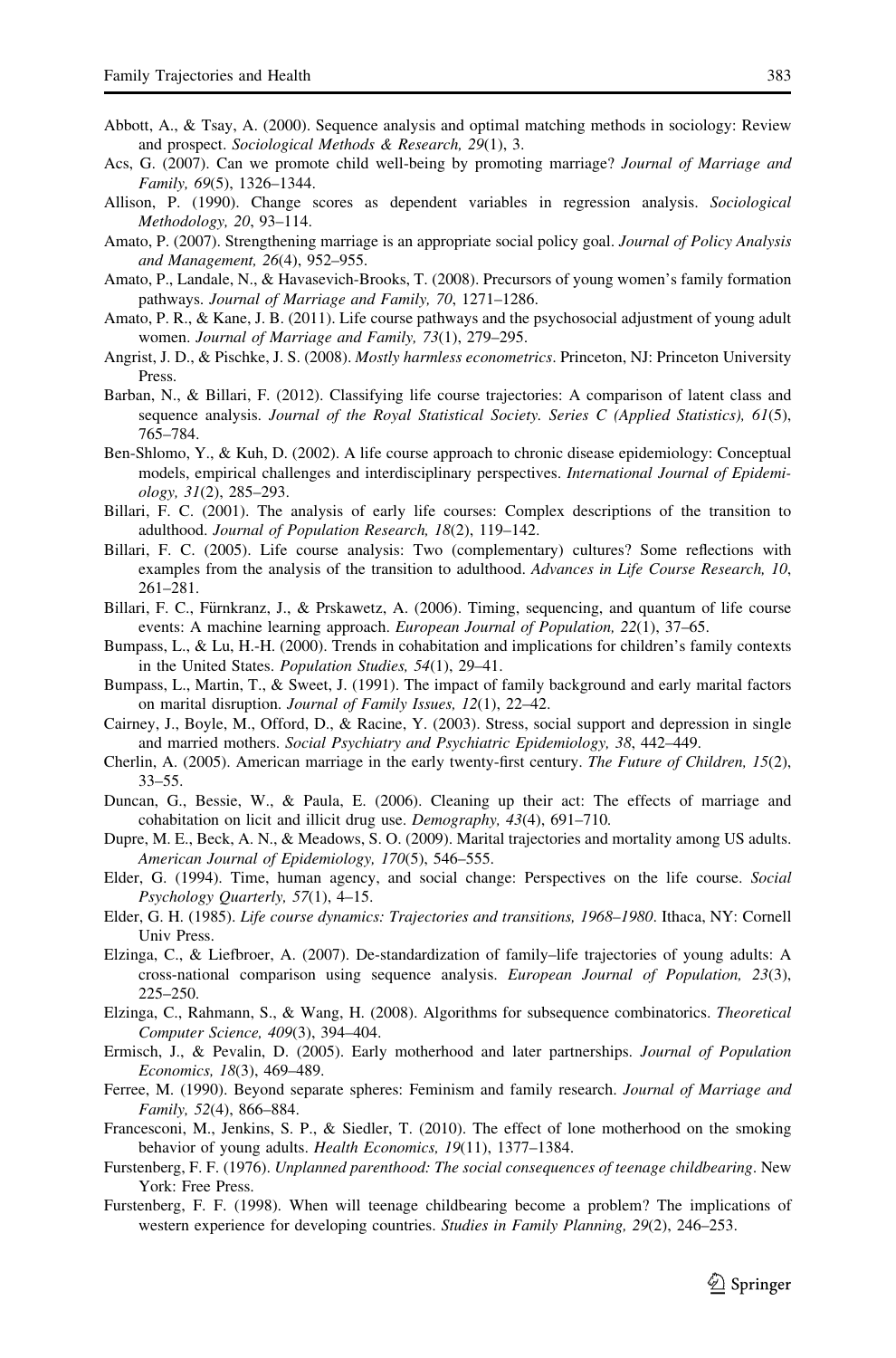- <span id="page-27-0"></span>Furstenberg, F. F. (2005). Non-normative life course transitions: Reflections on the significance of demographic events on lives. Advances in Life Course Research, 10, 155–172.
- George, L. K. (2009). Conceptualizing life course trajectories. In G. H. Elder & J. Z. Giele (Eds.), The craft of life course research. New York: Guilford Press.
- Giele, J. Z., & Elder, G. H. (1998). Methods of life course research: Qualitative and quantitative approaches. Los Angeles: SAGE Publications.
- Gove, W. (1972). The relationship between sex roles, marital status, and mental illness. Social Forces, 51(1), 34–44.
- Halfon, N., & Hochstein, M. (2002). Life course health development: An integrated framework for developing health, policy, and research. The Milbank Quarterly, 80(3), 433–479.
- Harris, K. M., & Eileen, B. (2010). An integrative approach to health. *Demography, 47*(1), 1–22.
- Harris, K. M., Lee, H., & Deleone, F. (2010). Marriage and health in the transition to adulthood: Evidence for African Americans in the Add Health study. Journal of Family Issues, 31(8), 1106–1143.
- Hogan, D. (1978). The variable order of events in the life course. American Sociological Review, 43(4), 573–586.
- Horwitz, A., & White, H. (1998). The relationship of cohabitation and mental health: A study of a young adult cohort. Journal of Marriage and Family, 60(2), 505–514.
- Johnston, D. (1995). Alternative methods for the quantitative analysis of panel data in family research: Pooled time-series models. Journal of Marriage and Family, 57(4), 1065–1077.
- Koball, H., Moiduddin, E., & Henderson, J. (2010). What do we know about the link between marriage and health? Journal of Family Issues, 31(8), 1019–1040.
- Lamb, K., Lee, G., & DeMaris, A. (2003). Union formation and depression: Selection and relationship effects. Journal of Marriage and Family, 65(4), 953–962.
- Lehrer, E. (1988). Determinants of marital instability: A Cox-regression model. Applied Economics, 20(2), 195–210.
- Lesnard, L. (2006). Setting cost in optimal matching to uncover contemporaneous socio-temporal patterns. Sociological Methods & Research, 38, 389–419.
- Levenshtein, V. I. (1965). Binary codes capable of correcting deletions, insertions, and reversals. Soviet Physics Doklady, 10, 707–710.
- Lichter, D., Graefe, D., & Brown, J. (2003). Is marriage a panacea? Union formation among economically disadvantaged unwed mothers. Social Problems, 50(1), 60–86.
- Lillard, L., & Waite, L. (1993). A joint model of marital childbearing and marital disruption. Demography, 30(4), 653–681.
- Macmillan, R. (2005). The structure of the life course: Classic issues and current controversies. Advances in Life Course Research, 9, 3–24.
- Martin, T., & Bumpass, L. (1989). Recent trends in marital disruption. *Demography*, 26(1), 37–51.
- McLanahan, S. (2007). Should government promote marriage? Journal of Policy Analysis and Management, 26(4), 951–964.
- McVicar, D., & Anyadike-Danes, M. (2002). Predicting successful and unsuccessful transitions from school to work by using sequence methods. Journal of the Royal Statistical Society. Series A, 165(2), 317–334.
- Meadows, S. (2009). Family structure and fathers' well-being: Trajectories of mental health and self-rated health. Journal of Health and Social Behavior, 50(2), 115.
- Miech, R., & Shanahan, M. (2000). Socioeconomic status and depression over the life course. Journal of Health and Social Behavior, 41(2), 162–176.
- Mirowsky, J. (2002). Parenthood and health: The pivotal and optimal age at first birth. Social Forces, 81(1), 315–349.
- Mirowsky, J. (2005). Age at first birth, health, and mortality. Journal of Health and Social Behavior, 46(1), 32–50.
- Mouw, T. (2005). Sequences of early adult transitions: A look at variability and consequences. In R. Settersten, F. Furstenberg, & R. Rumbaut (Eds.), On the frontier of adulthood: Theory, research, and public policy. Chicago: University of Chicago Press.
- Musick, K., & Bumpass, L. (2006). Cohabitation, marriage, and trajectories in well-being and relationships. NSFH Working Paper No. 93. Los Angeles: California Center for Population Research, UCLA. Retrieved from [http://www.escholarship.org/uc/item/34f1h2nt.](http://www.escholarship.org/uc/item/34f1h2nt)
- Nock, S. (1981). Family life-cycle transitions: Longitudinal effects on family members. Journal of Marriage and Family, 43(3), 703–714.